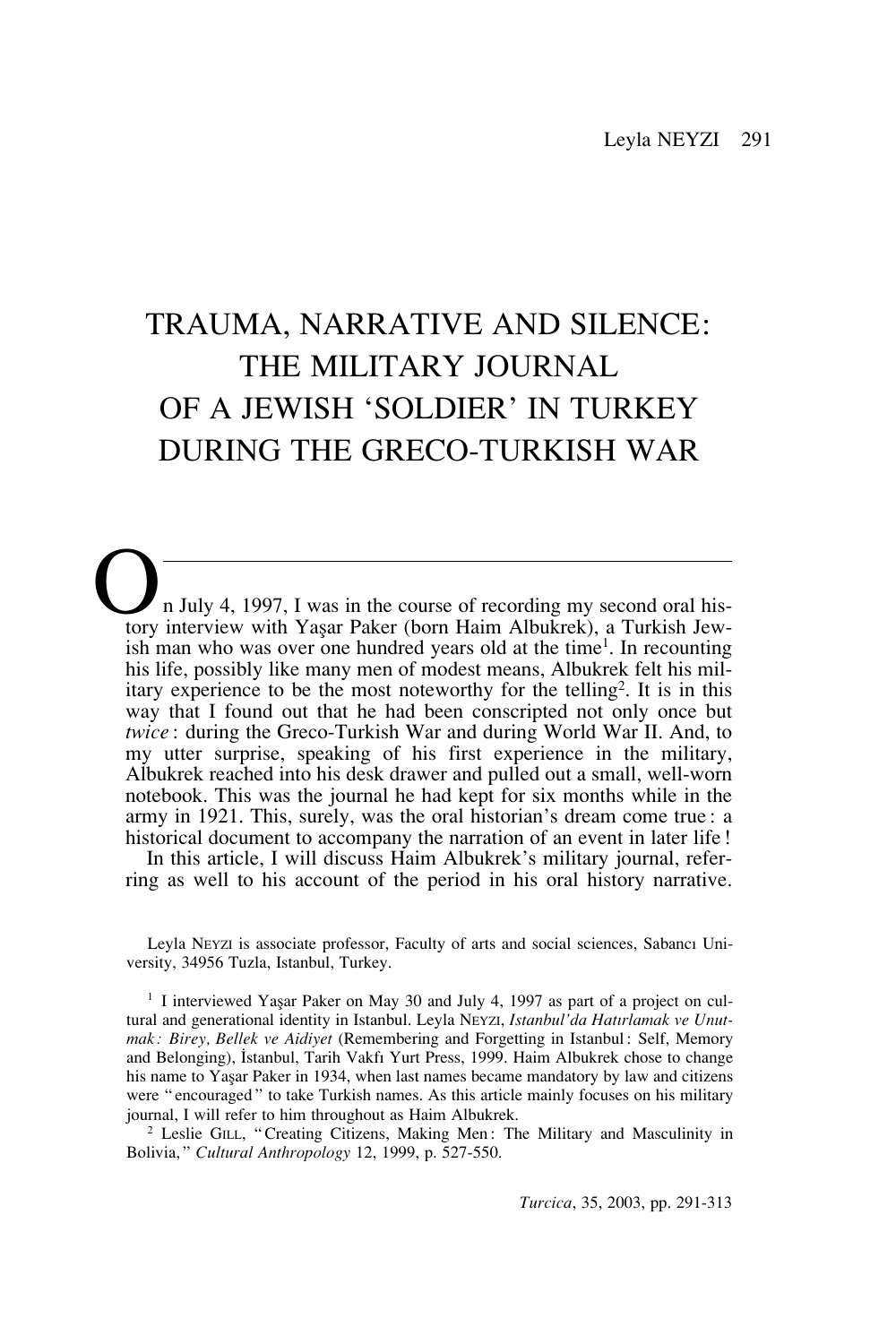# 292 LEYLA NEYZI

Haim Albukrek's journal is significant for a number of reasons. As Zürcher<sup>3</sup> has shown, little is known of the experience of the ordinary Ottoman soldier. Even less is known about the experience of non-Muslims conscripted into labor battalions (amele taburları) during World War I and the Greco-Turkish War. Furthermore, Haim Albukrek's journal was written during a turning point in the Greco-Turkish War, when the outcome of the war was far from certain. As Shaw and Shaw put it, "The summer of 1921 was in many ways the most crucial period of the entire Turkish War of Independence<sup>™4</sup>.

Autobiographical sources such as Albukrek's journal and oral history narrative complicate the history of nationalism as written. Ottoman Non-Muslims have usually been portrayed as compradore bourgeoisie or nationalists who "betrayed" the Ottoman cause. As a result, the experiences of the ordinary person, as well as the differences between and within communities tend to get glossed over. Haim Albukrek is one of many who enlisted because he was unable to pay the exemption tax. Conscripted because they were non-Muslim, Jews (unlike Christians) were not viewed as a threat, representing themselves as victims caught between Christians and Muslims fighting a nationalist war.

Written at a time of war and trauma, when the boundaries of belonging were in flux, Albukrek's journal underscores the multiple allegiances and contradictory positionality of Jews in Turkey. Historically, Sephardic Jewish communities attempted to survive by allying with the centers of power<sup>5</sup>. In an autobiographical document that can hardly be deemed private (in his journal), and in response to an interlocutor of Muslim background (in his oral history narrative), Albukrek identifies closely with state ideology, distinguishing himself from Christians represented as the "∞enemy∞". In his journal, he uses narrative strategies such as humor, irony, fantasy and nostalgia as means of coping with the traumatic present. While the former may be viewed as a form of false consciousness, the latter may be construed as a form of resistance. However, I believe that the perspective developed by Navaro-Yashin to analyze contemporary Turkey can be usefully applied here<sup>6</sup>. Navaro-Yashin

<sup>3</sup> Erik Jan ZÜRCHER, "Little Mehmet in the Desert: The Ottoman Soldier's Experience," in Facing Armageddon: The First World War Experienced, ed. Hugh Cecil and Peter Liddle, London, Lee Cooper, 1998, p. 230-241.

<sup>4</sup> Stanford SHAW and Ezel KURAL SHAW, History of the Ottoman Empire and Modern Turkey, Volume II, Cambridge, Cambridge University Press, 1977, p. 359. The Kemalists' struggle against the Ottoman government, outside invasion and local dissent was known as "The War of Independence" after its success, which ensured the Kemalists absolute control of the new Turkish Republic.

<sup>5</sup> Esther BENBASSA and Aron RODRIGUE, Türkiye ve Balkan Yahudileri Tarihi (History of the Jews of Turkey and the Balkans), İstanbul, Iletişim Yayınları, 2001.

<sup>6</sup> Yael NAVARO-YASHIN, Faces of the State∶ Secularism and Public Life in Turkey, Princeton, Princeton University Press, 2002.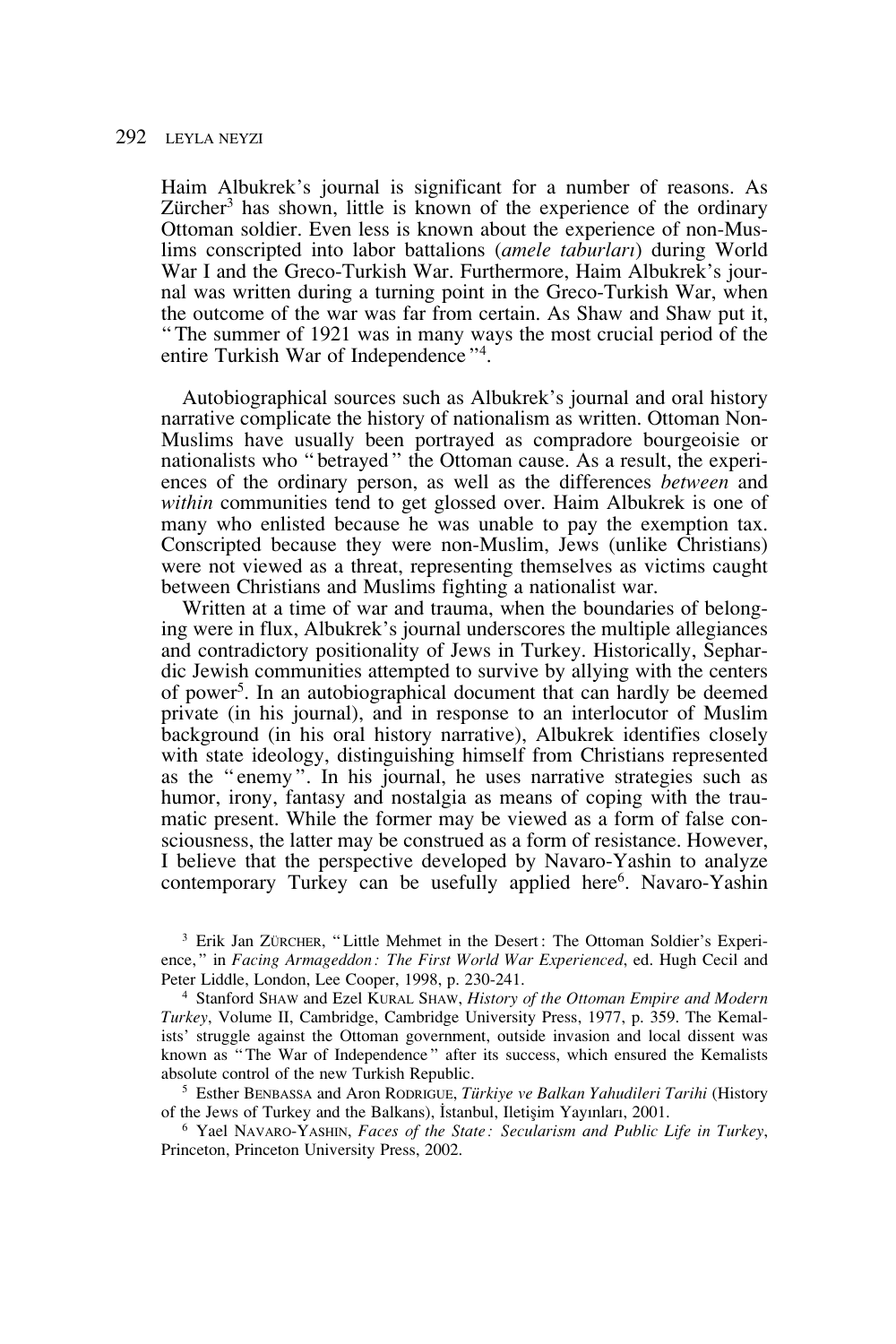argues that those on the margins of society reproduce the state by acting as if the ideology of the state is true. In a similar vein, it is possible to suggest that Albukrek (and Ottoman/Turkish Jews) express agency in willfully submitting to state ideology, reproducing the state while ensuring their own survival.

Albukrek's journal and oral history narrative raise the question as to how healing is best achieved∶ by remembering or forgetting? Recent debates in the literature on trauma focus on the central role of remembering (and narrative) in the process of healing, viewing the act of forgetting (and silence) as largely dysfunctional<sup>7</sup>. Hebrard argues that the experience of war may lead ordinary persons to the act of writing, while the experience of war may change the act of writing itself<sup>8</sup>. Albukrek's journal suggests that narrativization may directly impact everyday experience, in this case allowing him to endure his victimization by history. On the other hand, Albukrek hardly mentions the war in his journal, though the violence that prevailed in Anatolia can be felt in the silences in the text. The selective use of narrative and silence makes possible a record for posterity while ensuring survival in the present. This suggests that silence (and forgetting) may be viewed as an act of agency as narrative (and remembering) itself.

#### THE JEWISH EXPERIENCE IN THE OTTOMAN EMPIRE

A distinguishing feature of the experience of Jews in Turkey is that unlike in the West, they live in a Muslim—rather than a Christian—society where Jews and Christians have been historically classified as gayrimüslim (non-Muslim) as opposed to the dominant Muslims. The status of non-Muslims in Ottoman society was based on Islamic law, according to which zimmis (non-Muslim Ottoman subjects) constituted a "∞protected∞" group9 . Non-Muslim communities had considerable internal autonomy in return for the payment of taxes $10$ .

7 Cathy CARUTH, ed., Trauma: Explorations in Memory, Baltimore, Johns Hopkins University Press, 1995; but see Marita STURKEN, "Narratives of Recovery: Repressed Memory as Cultural Memory," in Acts of Memory: Cultural Recall in the Present, ed. Mieke BAL et al., Hanover, University Press of New England, 1996, p. 231-248.

<sup>8</sup> Jean HEBRARD, "The Writings of Moise (1898-1983)," Comparative Studies in Society and History, 44, 2002, p. 263-292.

9 Gülnihal BOZKURT, Alman-Ingiliz Belgelerinin ve Siyasi Gelişmelerin Işığı Altında Gayrimüslim Osmanlı Vatandaşlarının Hukuki Durumu (1839-1914) (The Legal Status of non-Muslim Ottoman Citizens in Light of German-English Documents and Political Developments), Ankara, Türk Tarih Kurumu, 1996.

<sup>10</sup> Zimmis living in Muslim society were restricted in certain ways, however. They could not marry Muslim women or act as witnesses against Muslims. They were required to wear clothing that marked their status, and to refrain from wearing ostentatious clothes. They could not carry firearms or ride horses. They were discouraged from living in Muslim neighborhoods. Zimmis had to practice their religion with discretion, and get permis-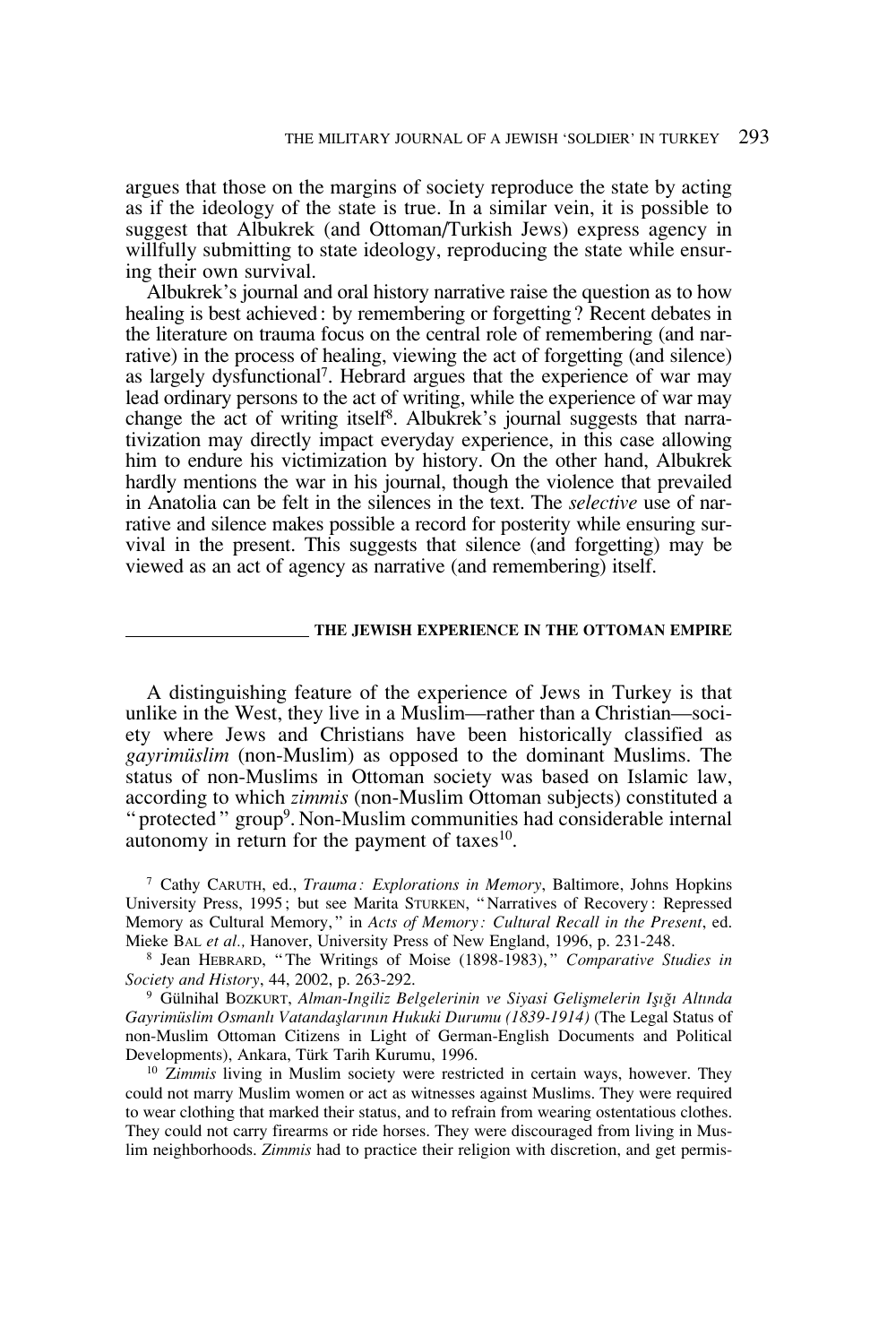The Jewish population was historically a small minority in the Ottoman Empire, compared to the larger Christian population. The Jews in the Ottoman domains constituted a highly diverse group in terms of origins, language and culture, including Romaniot Jews, Italian Jews, Ashkenazi Jews and Sephardic Jews, with the latter constituting the majority<sup>11</sup>. In the mythology of Sephardic Turkish Jews, their acceptance by the Ottomans at a time of calamity—the exodus from Spain—plays a central role. Yet this also perpetuates a discourse of "tolerance" based on the relationship between "host" and "guest". Eli Şaul uses an expression to underscore this unequal and insecure relationship: "The Turk does not beat the Jew: What if he does?"<sup>12</sup> Nevertheless, Jews in the Ottoman Empire have tended to fare better than their counterparts in Christian Europe<sup>13</sup>.

While the terms *zimmi* or *gayrimuslim* do not differentiate among Greek Orthodox, Armenians and Jews<sup>14</sup>, from the perspective of each of these communities these distinctions are crucial. Historically allying with the powers-to-be, in this case the Ottoman state, Jews tended to compete with Christians. During the  $16<sup>th</sup>$  century, Ottoman Jews were at the height of their commercial success. From the  $17<sup>th</sup>$  century, as European trade became more important, Christians began to replace Jews in commercial life. Greek Orthodox and Armenian communities in particular benefited from the capitulations and other agreements with the Western powers which gave them protected status<sup>15</sup>. The rise of nationalist movements bolstered a discourse which opposed "loyal" Jews as against "treacherous" Christians<sup>16</sup>.

The Ottoman reform movement, which emerged from the 18th century, had as its goal the "saving of Empire." The ideology of Ottoman-

sion to build or repair churches or synagogues. For a discussion of the extent to which these rules were enforced, see M. Pınar Emiralioğlu, "Osmanlıda Müslim Gayrimüslim Ili≥kileri Üzerine Bazı Gözlemler,∞" Some Reflections on Muslim-non-Muslim Relations in the Ottoman Empire, Kebikeç, 10, 2000, p. 75-88.

<sup>11</sup> Avner Levi, *Türkiye Cumhuriyetinde Yahudiler* (Jews in the Turkish Republic), İstanbul, İletişim Press, 1996.

<sup>12</sup> Eli ŞAUL, Balat'tan Bat-Yam'a (From Balat to Bat-Yam), İstanbul, Iletişim Press, 1999, p. 59.

 $13$  Esther BENBASSA and Aron RODRIGUE, Türkiye ve Balkan Yahudileri Tarihi, op. cit.

<sup>14</sup> In a recent debate on the internet, some writers have suggested that the category zimmi is most closely associated with Christians, Jews often being separately referred to as Yehudi (Debate on Turkish Studies Association/H-Net List for Turkish and Ottoman History and Culture, January 2001).

<sup>15</sup> Bernard LEWIS, *The Emergence of Modern Turkey*, Oxford, Oxford University Press, 1968. Marc Baer suggests that anti-Jewish Ottoman policies contributed to the loss of their influence in the 17<sup>th</sup> century. "17. Yüzyılda Yahudilerin Osmanlı İmparatorluğunda Nüfus ve Mevkilerini Yitirmeleri," (The Loss of Influence and Status of Jews in the Ottoman Empire in the 17<sup>th</sup> Century), Toplum ve Bilim 83, Winter 1999/2000, p. 202-222.<br><sup>16</sup> In 1893, Sultan Abdülhamit II even considered creating a Jewish regiment from

among the Russian Jews who sought refuge in the Ottoman Empire.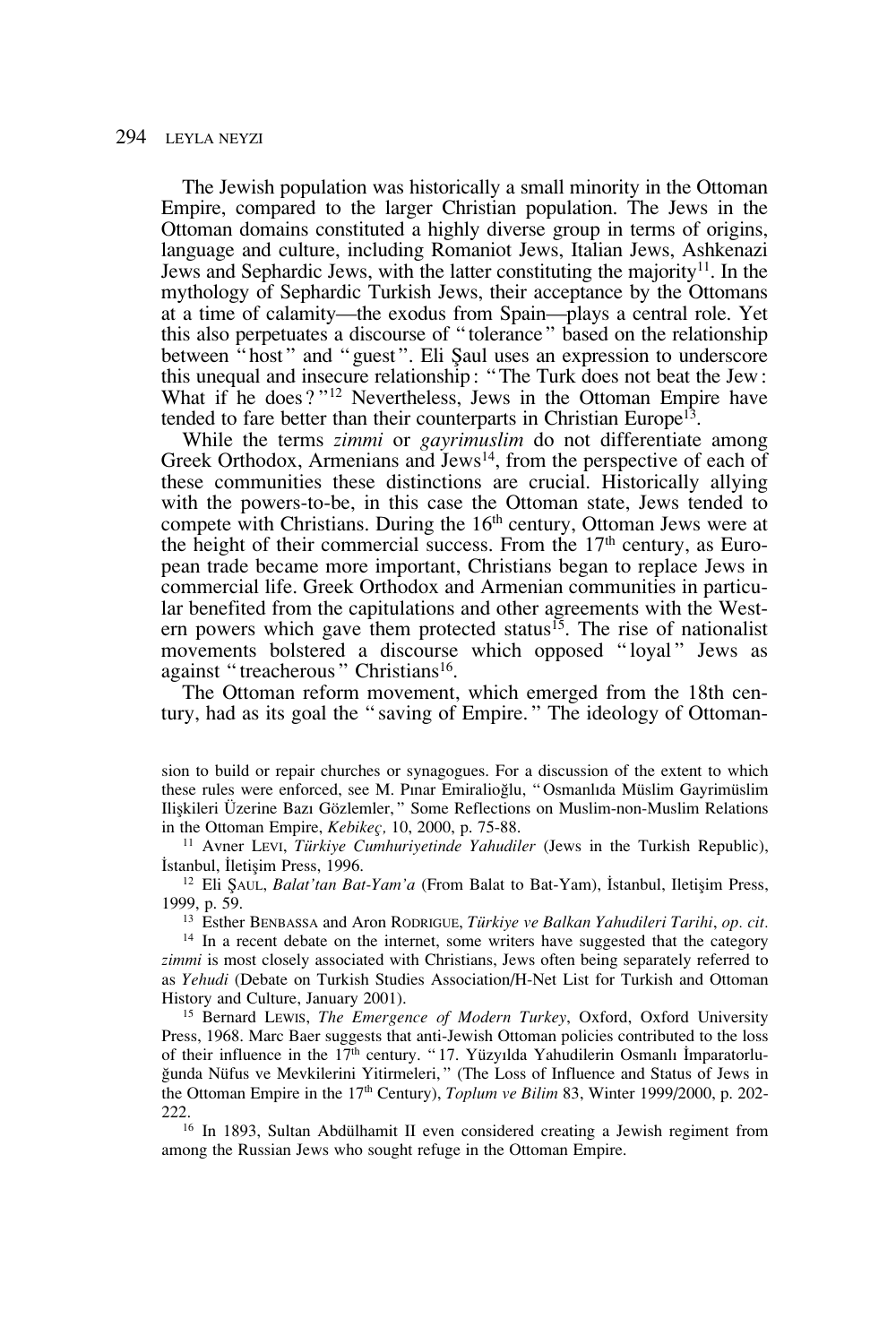ism which marked the reform edicts of 1839 and 1856 had important consequences for non-Muslim communities. Due to a combination of pressures from Europe and the internalization of Enlightenment ideas by elites, these edicts decreed that all Ottoman subjects, regardless of religion, had equal rights and duties vis-à-vis the state. This meant no less than the abolishment of zimmi status in favor of universal citizenship. At least on paper, these reforms abolished differences in clothing, residence and taxation, and made it possible for non-Muslims to attend state schools (and to learn Turkish), serve in the military, act as witnesses, be represented on local councils and work as government employees. New secular state schools and the military were viewed as important means by which to integrate non-Muslims as Ottoman subjects<sup>17</sup>.

In the late Ottoman period, the Jewish community was split between traditionalists, modernists and nationalists. In the mid  $19<sup>th</sup>$  century, a movement emerged in Europe, particularly among French Jews, the goal of which was to "emancipate" Eastern Jews<sup>18</sup>. While based on orientalist conceptions of "Eastern" society, this movement nevertheless led to the improvement of the lot of Ottoman Jews through the introduction of a modern educational system. Between 1860 and 1920, Alliance Israelite Universelle (AIU) established schools in Jewish communities throughout the Ottoman domains. While initially resisted by traditionalists, this movement succeeded in time in becoming the establishment itself. With the entry of Ottoman Jews into state and AIU schools, a Jewish bourgeoisie gradually emerged.

While ensuring that modernist discourse would be the dominant discourse of Ottoman/Turkish Jews<sup>19</sup>, the AIU schools also created (or enhanced) class divisions within the community—divisions expressed in linguistic form<sup>20</sup>. As non-Muslims who did not identify with a nationalist movement centered in Anatolia, Turkish Jews have historically been at pains to represent themselves as loyal subjects. Represented in the Ottoman parliaments of 1877-78 and 1908-1918, Jews were active in the Young Turk movement, many of whose Muslim leaders attended

<sup>17</sup> Ufuk Gülsoy, Osmanlı Gayrimüslimlerinin Askerlik Serüveni (The Military Experience of Ottoman non-Muslims), Istanbul, Simurg Press, 2000.

 $18$  Aron RODRIGUE, French Jews, Turkish Jews: The Alliance Israelite Universelle and the Politics of Jewish Schooling in Turkey, 1860-1925, Bloomington, Indiana University Press, 1990.

<sup>19</sup> Melin LEVENT YUNA, "Identity Construction: Self-Narration of Educated Turkish Jewish Young Adults<sup>™</sup>, unpublished M.A. Thesis, İstanbul, Boğaziçi University, 1999.

<sup>20</sup> Mahir ŞAUL, "The Mother Tongue of the Polyglot∶ Cosmopolitanism and Nationalism among the Sephardim of Istanbul,<sup>™</sup> Anthropological Linguistics 25, 1983, p. 326-358. The rift between upper-class French-speakers and lower-class Judeo-Espagnol speakers would provide the basis for the Zionist challenge to the Alliancist establishment during the Allied occupation. Nissim BENEZRA, Une Enfance Juive à Istanbul, 1911-1929, Istanbul, Isis Press, 1996. Benbassa uses the term "Zionists without Zionism" to characterize Ottoman/Turkish Jews, arguing that it was less ideology than the search for a better life that pushed poorer Jews to migrate to Palestine. Esther Benbassa, "Des Sionistes sans Sionisme," CEMOTI 28, June-December 1999, p. 19-30.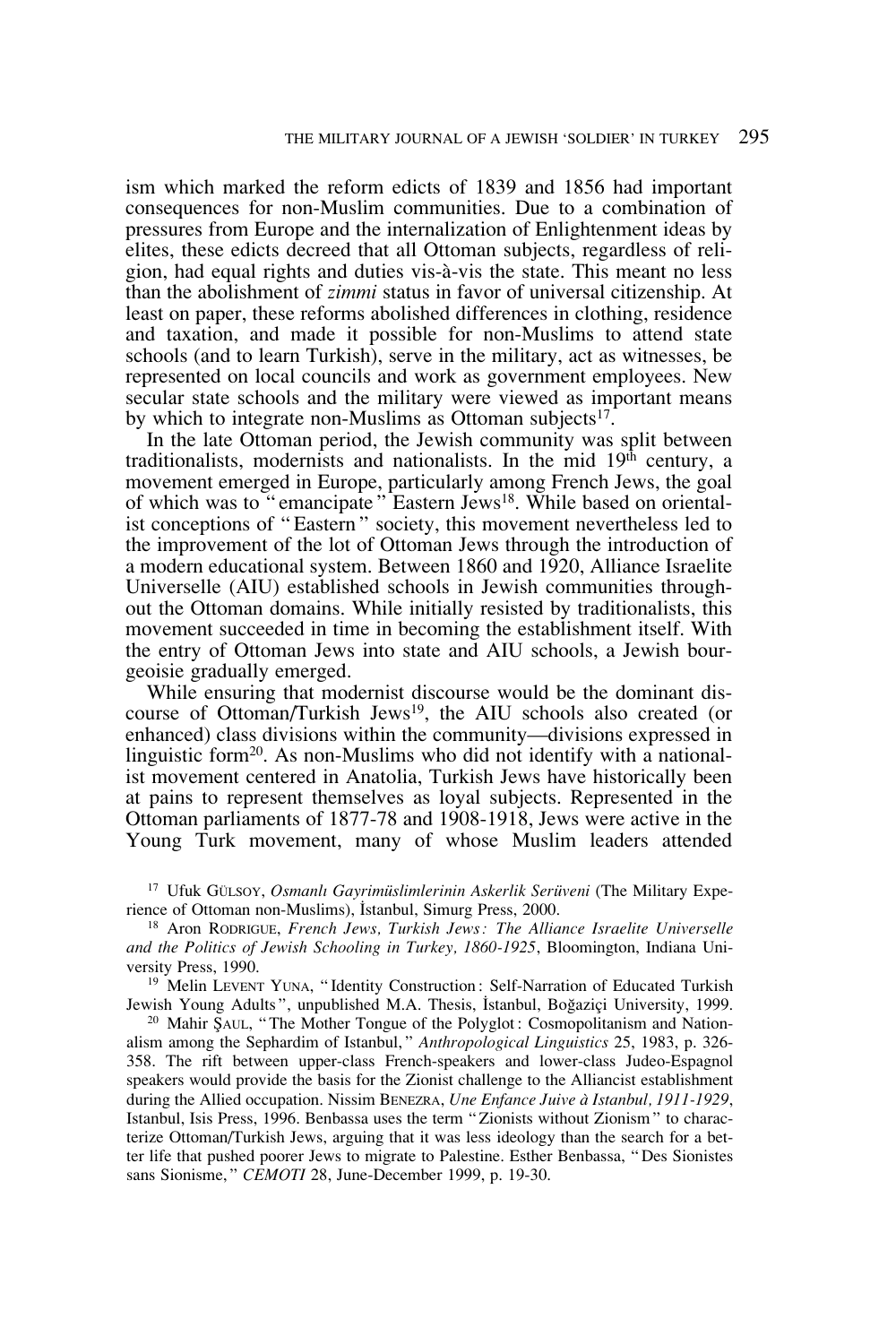Alliance Israelite Universelle schools<sup>21</sup>. The Jewish community was divided : although a nationalist movement also emerged, many threw in their lot with the Young Turks, and later with the Kemalists.

#### NON-MUSLIMS AND THE MILITARY

The experience of non-Muslims in the Ottoman military has been little studied. A modern conscription system can be dated back to the Gülhane Reform Edict of  $1839^{22}$ . According to this system, non-Muslims paid a military exemption tax. However, the modernizing reforms that followed the reform edict of 1856 were aimed at replacing the millet system based on religious identity with universal citizenship. While the head-tax paid by non-Muslims was abolished, they were able to pay a military exemption tax until the Second Constitutional Period (1908), after which all ablebodied Ottoman (male) subjects were subject to conscription<sup>23</sup>.

Although the Ottoman army was desperately in need of soldiers to fight its wars (an additional fear was that the non-Muslim population was growing much faster than the Muslim population decimated by continual war), conscription was not successful in practice, because non-Muslims were reluctant to join the army (or deserted after joining), because Ottoman elites distrusted non-Muslims, and because the Ottoman treasury was in need of taxes paid by the non-Muslim communities. Still, many non-Muslim Ottoman subjects—particularly the poor—fought in the Balkan Wars (1912-1913) and in World War I, many perishing during this period<sup>24</sup>.

<sup>21</sup> Liz BEHMOARAS, *Kimsin Jan Samanon*? (Who Are You Jak Samanon?), Istanbul, Sel Press, 1997.

<sup>22</sup> Erik Jan ZÜRCHER, "Ottoman Labor Battalions in World War I," Turkology Update Leiden Project Working Papers Archive, Department of Turkish Studies, Universiteit Lei-

<sup>23</sup> Ufuk GÜLSOY, Osmanlı Gayrimüslimlerinin Askerlik Serüveni, op. cit.

<sup>24</sup> According to McCarthy, migration alone cannot account for the loss of the Jewish population between the Balkan Wars and the end of the Greco-Turkish War. Justin MCCARTHY, "Jewish Population in the Late Ottoman Period," in The Jews of the Ottoman Empire, ed. Avigdor Levy, Princeton, The Darwin Press, 1994, p. 375-397. In her memoirs, Bahar writes that the legs of her mother's uncle froze on the eastern front and had to be cut off. Her grandmother sewed for the soldiers during World War I, and her uncle's father was killed in Gallipoli—but his widow was not given a pension. Beki BAHAR, Ordan Burdan: Altmış Yılın Ardından (From Here and There, After Sixty Years), Istanbul, Gözlem Gazetecilik Basın ve Yayın A.≤., 1995. Benezra's father was also killed in Gallipoli, his mother dying during the famine which followed World War I. Nissim BENEZRA, Une Enfance juive à Istanbul, 1911-1929, op. cit. Ovadia refers to a Sephardic song in which Ottoman Jews sang, "Youth from villages, we joined the army for the love of Turkey." (Mancevos de los kazales/Nos fuemos al askerlik/Por amor de la Turquia). Stella OvADIA, "Kentte Gözükmek ve Saklanmak" (To Be Seen and to Hide in the City), in Kentte Birlikte Yaşamak Üzerine (On Living Together in the City), İstanbul, Dünya Yerel Yönetim ve Demokrasi Akademisi, 1996, p. 180.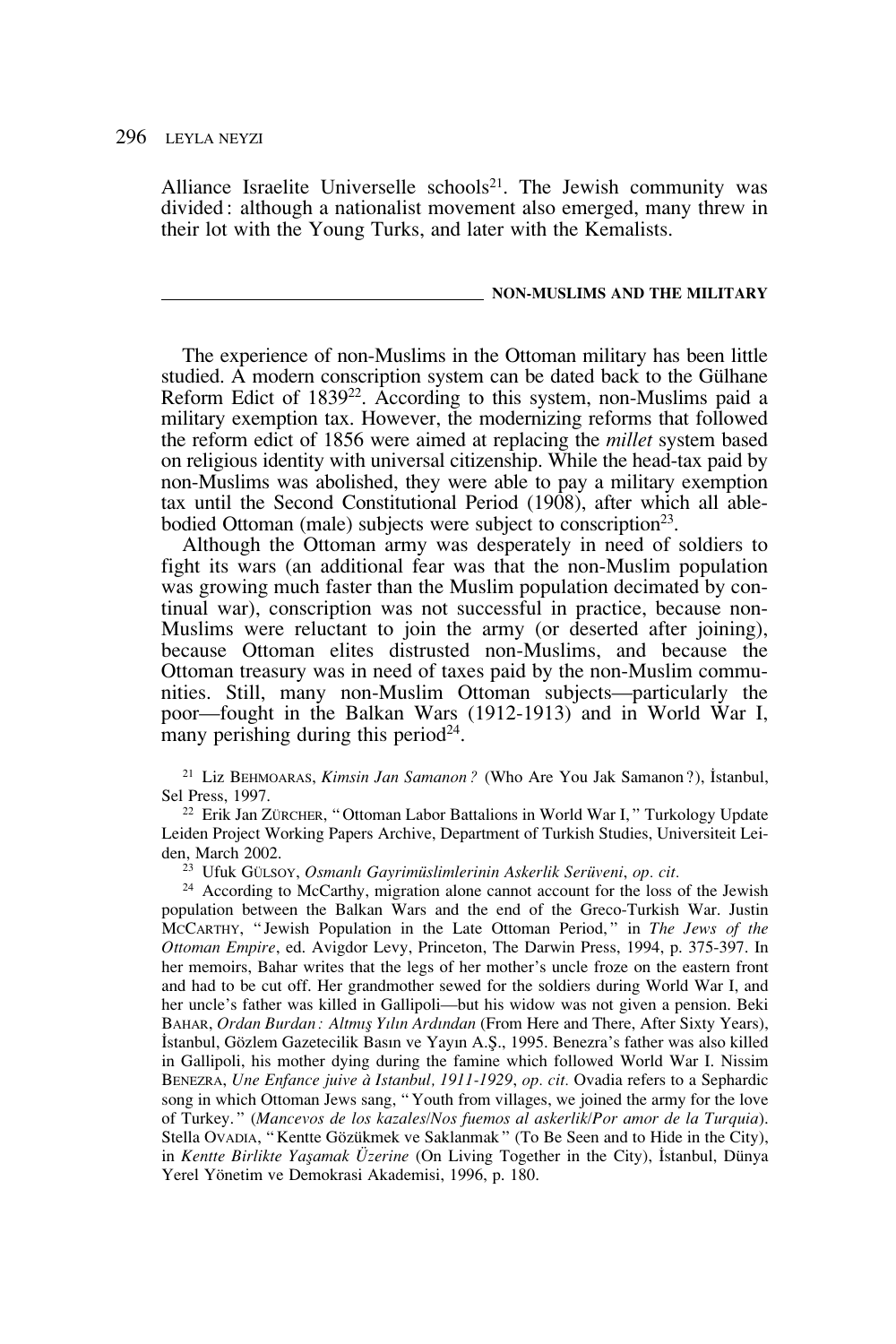Although non-Muslims served as officers and soldiers in the Balkan Wars, distrust fueled by desertions and the mounting nationalism of the Young Turks meant that most were disarmed and served in labor battalions (amele taburları) used in road construction and transport behind the lines during World War  $I^{25}$ . This presumably provided the model for units of the same name created by the Central Army during the Turkish "War of Independence".

#### THE TURKISH "WAR OF INDEPENDENCE"

The experience of the Jewish community in Turkey cannot be understood without reference to the history of intercommunal violence which put bad blood between the Anatolian population of Muslim heritage on the one hand, and of Christian heritage on the other. Although Jews who remained in Anatolia during the Greco-Turkish War (many migrated to Palestine, Europe or America in the late Ottoman period) largely supported the Kemalist movement, they suffered from the actions of both sides<sup>26</sup>.

By the time Turkey was occupied by the European powers at the end of World War I, nationalist movements had rent the Ottoman Empire asunder. From 1919, a movement led by Mustafa Kemal, a former Ottoman officer, challenged the defunct Ottoman regime in occupied Istanbul by creating a national assembly in the central Anatolian town of Ankara and entering war on three fronts: with Armenia in the east, the French in the south and Greece in the west $2^7$ .

The most important front was the Western front. The Greek army invaded western and northwestern Anatolia and Thrace in the summer of 1920. This offensive was forestalled at the First Battle of Inönü in January 1921. A second Greek offensive in late March 1921 ended with Turkish victory at the Second Battle of Inönü. A new Greek offensive in mid-July led to a Turkish retreat and invasion of the towns of Afyonkarahisar, Kütahya and Eskişehir. The Greek advance led to a battle in which "the thunder of cannon was plainly heard in Ankara<sup>328</sup>. Panic in the national assembly followed, with plans to move to Sıvas if Ankara fell. The three-week fight ended in Turkish victory by September. The battle that would result in the final defeat of the Greeks would be fought on August 1922, leading the way to the establishment of the Turkish Republic in 1923.

<sup>25</sup> Erik Jan ZÜRCHER, "Ottoman Labor Battalions in World War I," op. cit.

<sup>26</sup> Avner LEVI, Türkiye Cumhuriyetinde Yahudiler, op. cit.

<sup>27</sup> The war with Armenia ended with victory for the Turks, and a peace treaty was signed on December 1920. An agreement with France over Cilicia was signed in October 1921. Stanford SHAW and Ezel KURAL SHAW, History of the Ottoman Empire and Modern Turkey, op. cit., Volume II.<br> $^{28}$  Ibid, p. 361.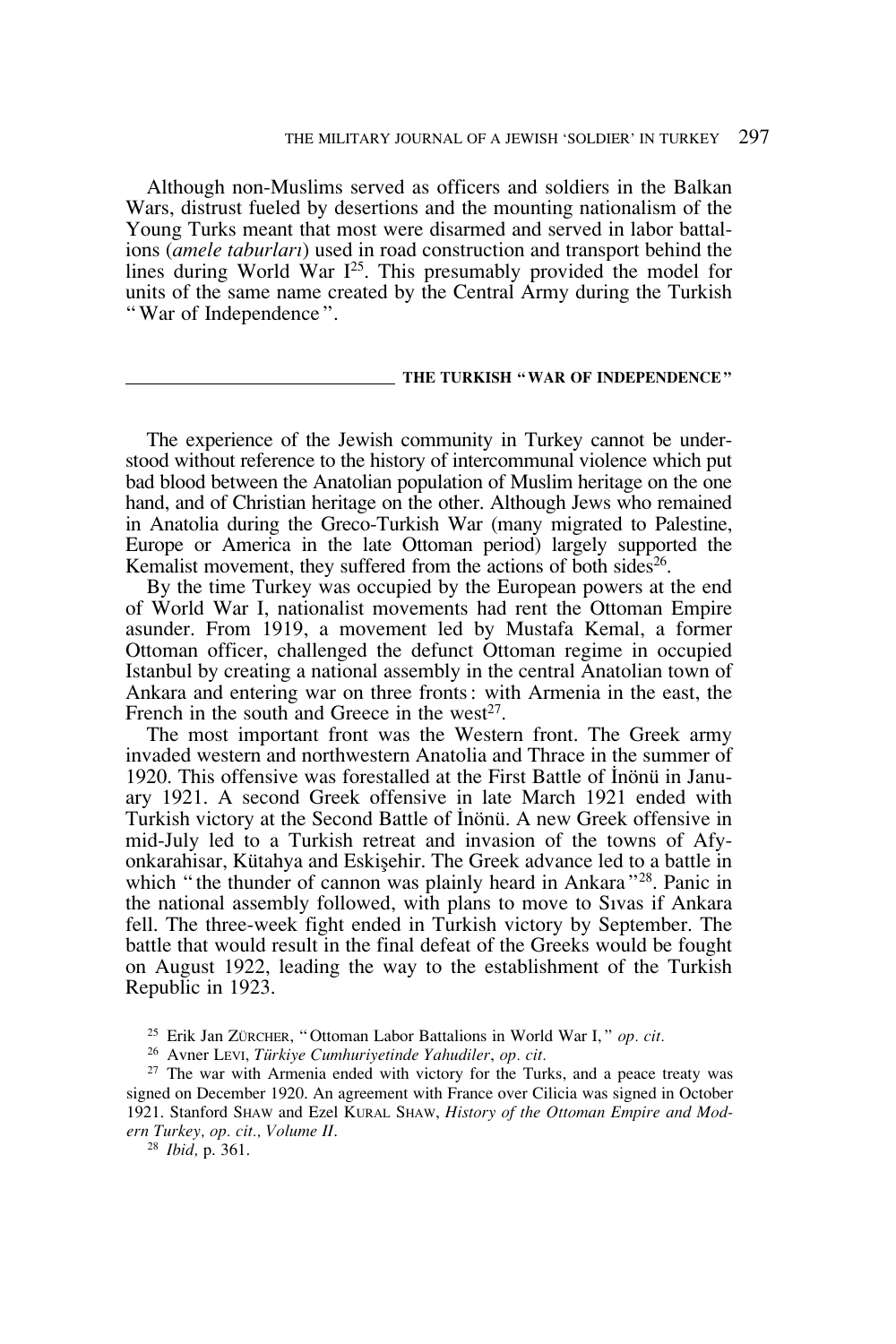Beginning their resistance movement with local militias (kuvayı milliye), the Kemalists gradually established a regular army. They fought both outside invasion and internal movements which challenged their authority. Local powerholders (such as Çapanogulları, Aynacıogulları, Çerkez Ethem) revolted against the Kemalists, sometimes after a period of collaboration, as in the case of Ethem "the Circassian." An important uprising involved the Alevi/Kurdish Koçgiri tribe of central Anatolia (with origins in Dersim in eastern Turkey). According to Balcıoglu, the separatist movement of the Pontus Greeks in the Black Sea region was the most important reason for the establishment of a separate army known as the Central Army (Merkez Ordusu)<sup>29</sup>. Established on December 9, 1920, this army, based in the town of Amasya in the Black Sea region, aimed at quelling internal rebellion and securing the region behind the western front.

After widespread debate in parliament, the Ankara government decided on December 26, 1920 that non-Muslims would be conscripted<sup>30</sup>. On March 2, 1921, an order went out that labor battalions (*amele taburlari*) be formed. Established by the Central Army, these units were subsequently attached to the Ministry of Public Works. One of the main reasons for the formation of these units was to ensure that local non-Muslims (read Christian, particularly local Greeks) left their regions of origin and did not join the forces fighting the Turks<sup>31</sup>. At the time of conscription, arms belonging to these men were requisitioned, and they served without arms or uniforms. In this sense, this was a very particular "military" experience: one which attempted to ensure that these "soldiers" were disarmed and to prevent their mobilization by other forces<sup>32</sup>. However, conscription was of limited success as not only did many resist recruitment but deserted to join brigands or forces fighting the Turks/Muslims. Balcıoglu claims that it was due to desertions and defections that these units were moved to Eastern Turkey between late May and August 1921<sup>33</sup>. This was a crucial period in the course of

<sup>29</sup> Mustafa BALCIOĞLU, Belgelerle Milli Mücadele Sırasında Anadolu'da Ayaklanmalar ve Merkez Ordusu (Documents on Uprisings and the Central Army during the War of Independence in Anatolia), Ankara, Yüksekögretim Kurulu Matbaası, 1991.

 $30$  Türkiye Büyük Millet Meclisi Gizli Celse Zabıtları (Records of the Secret Meetings of the Turkish Parliament), Ankara, TBMM, 1920-21.

<sup>31</sup> In his study of the Central Army, Balcıoğlu refers exclusively to Christians, with no mention of Jews. Mustafa BALCIOĞLU, Belgelerle Milli Mücadele Sırasında Anadolu'da Ayaklanmalar ve Merkez Ordusu, op. cit.

<sup>32</sup> Whereas working behind the lines might be considered less traumatic than the experience of fighting itself, it should be noted that these non-Muslims had reason to be anxious about their fate∶ most of the Armenian recruits in the labor battalions in World War I were massacred by their fellow (Muslim) soldiers. Erik Jan ZÜRCHER, "∞Ottoman Labor Battalions in World War I," op. cit.

<sup>33</sup> Mustafa BALCIOĞLU, Belgelerle Milli Mücadele Sırasında Anadolu'da Ayaklanmalar ve Merkez Ordusu, op. cit.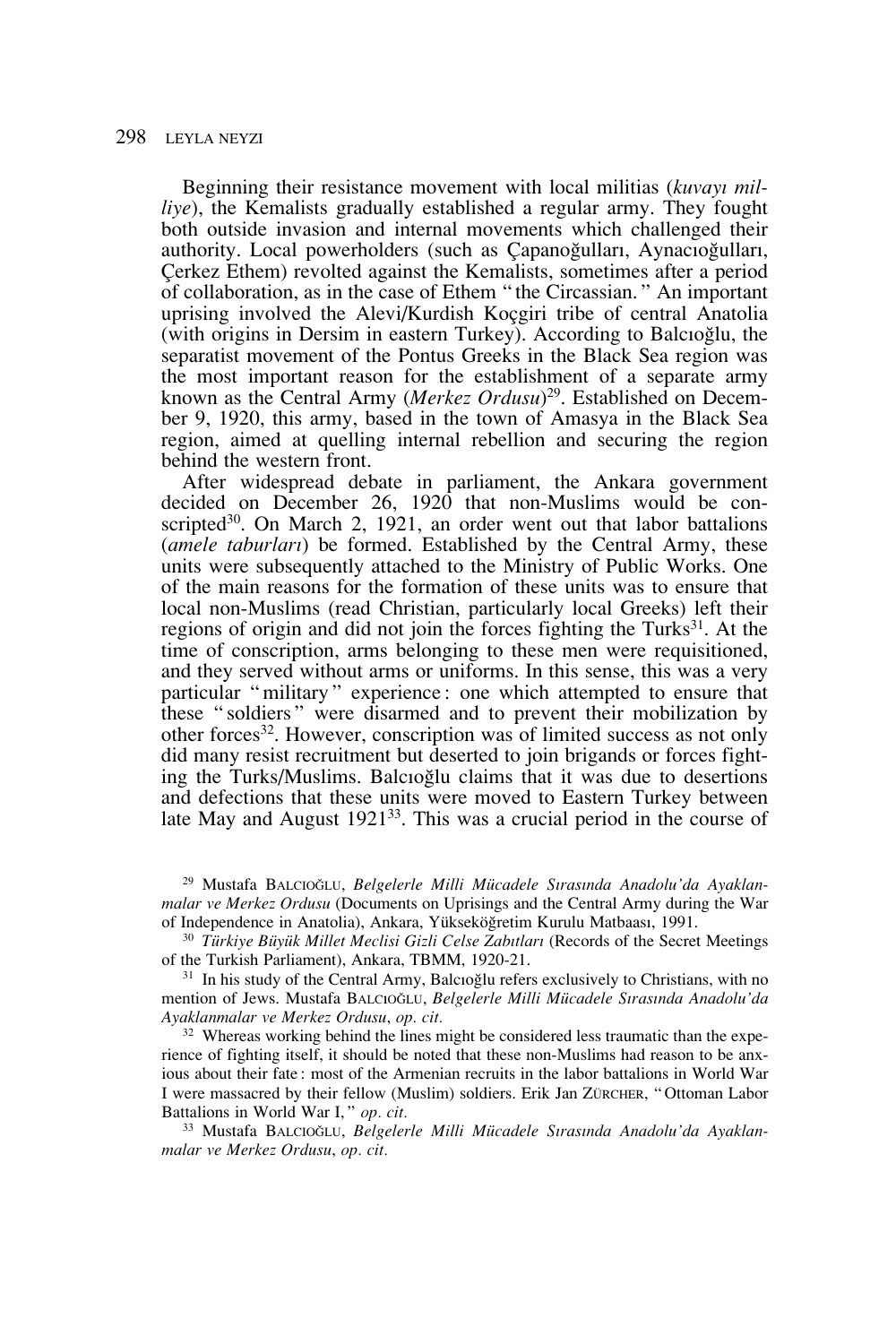the war. It was in July that the Turkish forces were forced to retreat and only in mid-September 1921 that the Greek advance forestalled.

# FROM HAIM ALBUKREK TO YA≤AR PAKER

Haim Albukrek was born in 1896 into a Sephardic family in the Jewish quarter of Ankara, the history of which goes back to Roman times<sup>34</sup>. Losing his father at the age of nine, Albukrek grew up in dire economic circumstances, having to support his widowed mother and two younger siblings. Unable to run his father's fabric shop during World War I, he worked as an employee in another shop until his conscription. After his military service, Albukrek moved to the cosmopolitan district of Galata in Istanbul, where he spent the rest of his long life. Whereas many kept their Jewish names, Albukrek's decision to change both his last and his first name in 1934 shows the degree to which he supported assimilation. In his oral history narrative, he speaks of undergoing a transformation in his youth when he rejected the traditional religious values of his community in favor of a more cosmopolitan and secular perspective. Although Albukrek did not attend an Alliance Israelite Universelle school (there were none in Ankara), the director of the traditional school he briefly attended was a modernizer bent on transforming both the school and the conservative Jewish community.

A single man living a modest life, Albukrek did a variety of jobs in Istanbul, including work as an insurance agent. During World War II, he became a soldier for the second time when non-Muslims were conscripted into units known as the "twenty class reserves"35. His two experiences in the military framed Albukrek's oral history narrative—he possibly sensed that these experiences constituted important historical testimony in an otherwise ordinary life. Albukrek died in Istanbul in 1998 at the age of 102.

#### THE MILITARY JOURNAL OF HAIM ALBUKREK

Haim Albukrek's military journal, written by hand and in French in a small notebook, begins on March 31, 1921 when he is recruited and ends six months later on October 2, 1921, when he arrives back in Ankara. The journal is divided into two parts. The first section is entitled, "Voyage a Kastamonu Pour Mon Service Militaire", and includes Albukrek's

<sup>&</sup>lt;sup>34</sup> Fügen ILTER, "The Jewish Quarter and Synagogue in the Old Urban Context of Ankara,∞" Belleten 40, 1996, p. 733-743.

<sup>&</sup>lt;sup>35</sup> Rifat BALI, "<sup>20</sup> Kur'a Ihtiyatlar' Olayı." (The Twenty Class Reserves Event) Tarih ve Toplum 179, November 1998, p. 4-18.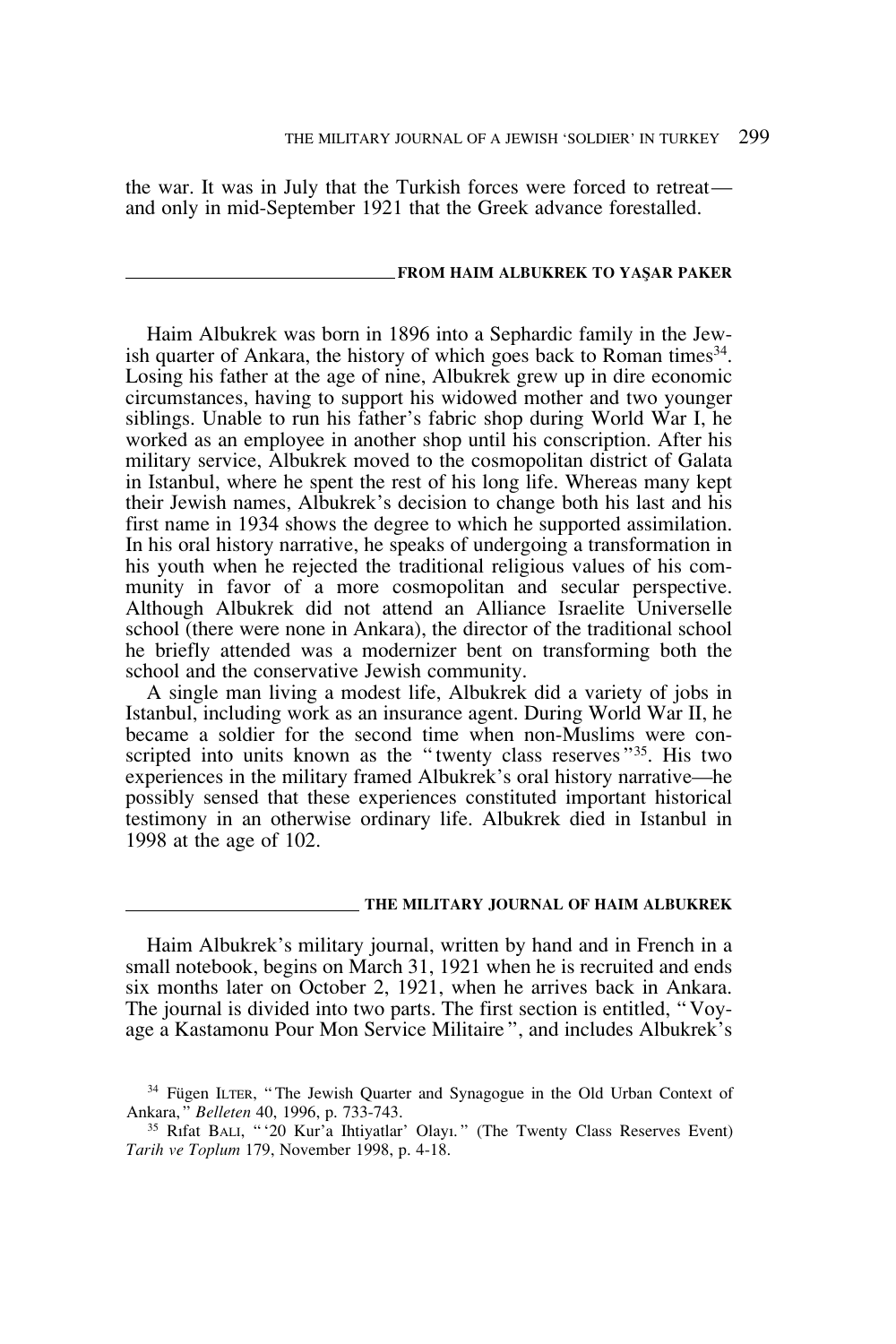voyage to and stay in Kastamonu (a town in the Black Sea region). The second section of the journal, entitled "La Suite de Mon Service: Depart pour Erzincan—retour a Ankara," concerns Albukrek's voyage from Kastamonu to Eastern Turkey and then back to Ankara.

Albukrek wrote in his diary almost every day, recording the place in which his unit stayed, and describing the natural and social environment. Entries vary from a couple of sentences to several pages. However, Albukrek rarely made reference to the war or to the more negative personal experiences he undoubtedly had—Albukrek's diary is significant as much for what it says as for what it remains silent about.

Given the lack of a tradition of memoir writing in the Jewish community, and the need for self-censorship which Albukrek's particular circumstances must have required, one may ask why Albukrek chose to keep a journal at all. Skultans has noted that autobiography has a different meaning in (post)communist countries where one's private life was considered public property<sup>36</sup>. No doubt the Ottoman context necessitated self-censorship, particularly for a member of a minority community writing at a time of war. We know, for example, that mail was censored in the Central Army<sup>37</sup>. As for Albukrek's oral history narrative, the fact that his interlocutor was of Muslim heritage undoubtedly influenced the narrative produced<sup>38</sup>.

In his oral account, Albukrek said that his goal in keeping a journal was to practice French, a language he was learning at the time. The use of French and the act of keeping a journal in the European fashion indicate the influence of the modernization movement among Ottoman Jews. As both his journal and oral history narrative show, Albukrek aimed at the time to move beyond what he had come to view as the narrow world view of his community. Although Albukrek does not refer directly to the war in his journal, the novelty of the experience may have prompted him to keep a record. As Hebrard suggests, ordinary men might come to the act of writing through the experience of war<sup>39</sup>.

The discussion of Albukrek's military journal will be divided into two parts. The first part will focus on how Albukrek represents the experience of non-Muslims in the labor battalions. The second part will analyze Albukrek's narrative strategies in representing his own experience.

<sup>36</sup> Vieda SKULTANS, The Testimony of Lives, London, Routledge, 1996.

37 Mustafa BALCIOĞLU, Belgelerle Milli Mücadele Sırasında Anadolu'da Ayaklanmalar ve Merkez Ordusu, op. cit., p. 58.

<sup>38</sup> For a discussion of the different discourses of Turkish Jews, see Melin Levent YUNA, "Identity Construction: Self-Narration of Educated Turkish Jewish Young Adults", op. cit.

 $39$  Jean HEBRARD, "The Writings of Moise (1898-1983)," art. cit.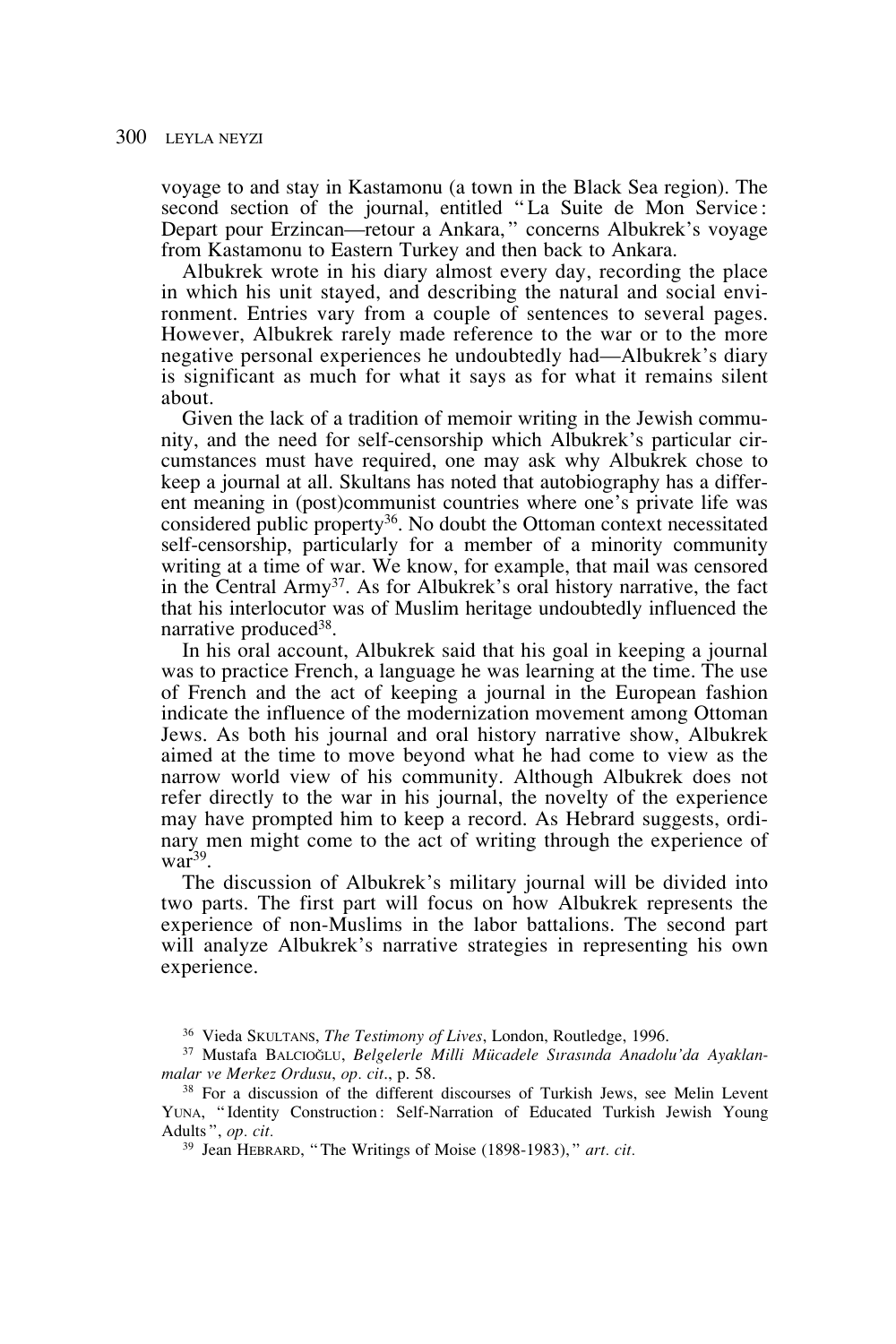#### $\_$  A CHRONOLOGICAL ACCOUNT

Albukrek's journal begins on March 31, 1921 with the account of his recruitment. He writes in the first page of his journal that he was still in bed when, summoned to the Jewish school, he and other Jewish colleagues "∞nous apprend que nous sommes soldats∞"40. Albukrek was forced to go directly to the transport area along with his "camarades" Israelites.<sup>35</sup> He describes the transport area where they spent the night as " une si sale place que jamais ne peut exister place plus sâle que ca." Here, soldiers were "prêts pour partir dans une direction inconnue chacun ayant 5 pains sous les bras.∞" While waiting to leave, Albukrek and others were instructed to distribute food to wounded soldiers. On April 4, when Albukrek went to see a Turkish patron whom he hoped would help get him an exemption, "les miserables des gardiens amènent mon beau frère Vitalis à ma place "<sup>41</sup>. In the end, although it was possible to pay an exemption tax, Albukrek chose to do his military service instead. This is how he put it in his oral history narrative: "My capital was very limited. I said to my family, 'Let me go. This war will not last  $\log^{42}$ . If things get difficult, I will send a telegram and you can pay my exemption tax'."

Between April 4 and April 15, Albukrek's unit marched on foot from Ankara to the town of Kastamonu in the Black sea region, accompanied by guards. Along the way, they stayed in locations Albukrek records as "∞Kalaba, Djamyly, Arabli, Dumely, Kangiri, Mergi, Kotch Hissar, Han, Ummoud Keuy." Sometimes placed in military barracks, at other times the soldiers stayed in peasant homes where they had to pay for lodgings.

When Albukrek's unit arrived in Kastamonu, they were taken "au Sevkiat<sup>43</sup> à un Djamy, on à desinfecté nos vêtements puis on nous a rasé." Albukrek notes on April 16 that "pour le moment on ne sait pas de quel genre d'affaire nous chargera-t-on le regiment ce n'est pas encore formé." This suggests a lack of organization as well as uncer-

<sup>40</sup> I would like to thank Gönül Akgerman for help in deciphering the handwritten text. According to Akgerman, a professional translator, Albukrek's French is highly idiosyncratic, including many direct translations from Turkish (and possibly Judeo-Espagnol) expressions and words. In two places in the text, Albukrek writes several words in the Ottoman script. He also uses many Turkish words, particularly in reference to official matters. These include *sevkiat* (transport area, March 31), *caracol* (police station, April 4), kaymakamlık (municipality, August 11), çavuş (sergeant, August 22), posta (soldier, May 5), *caravana* (army rations, August 7) han (cheap hotel, April 13), *diamy* (mosque, April 11), kalpak (Muslim man's headgear, August 13), baglama (musical instrument, April 11), saraf (money changer, August 3), havous (pool, August 7). Both French and Turkish words, including place names, have been transcribed exactly as in the original.

<sup>41</sup> Hostage-taking was a common means of enforcing conscription laws. Jan LUCASSEN and Erik Jan ZÜRCHER, "Conscription and Resistance: The Historical Context," International Review of Social History 43, 3, 1998, p. 405-419.

<sup>42</sup> Note that Albukrek never refers directly to the war in his journal.

<sup>43</sup> Transport location.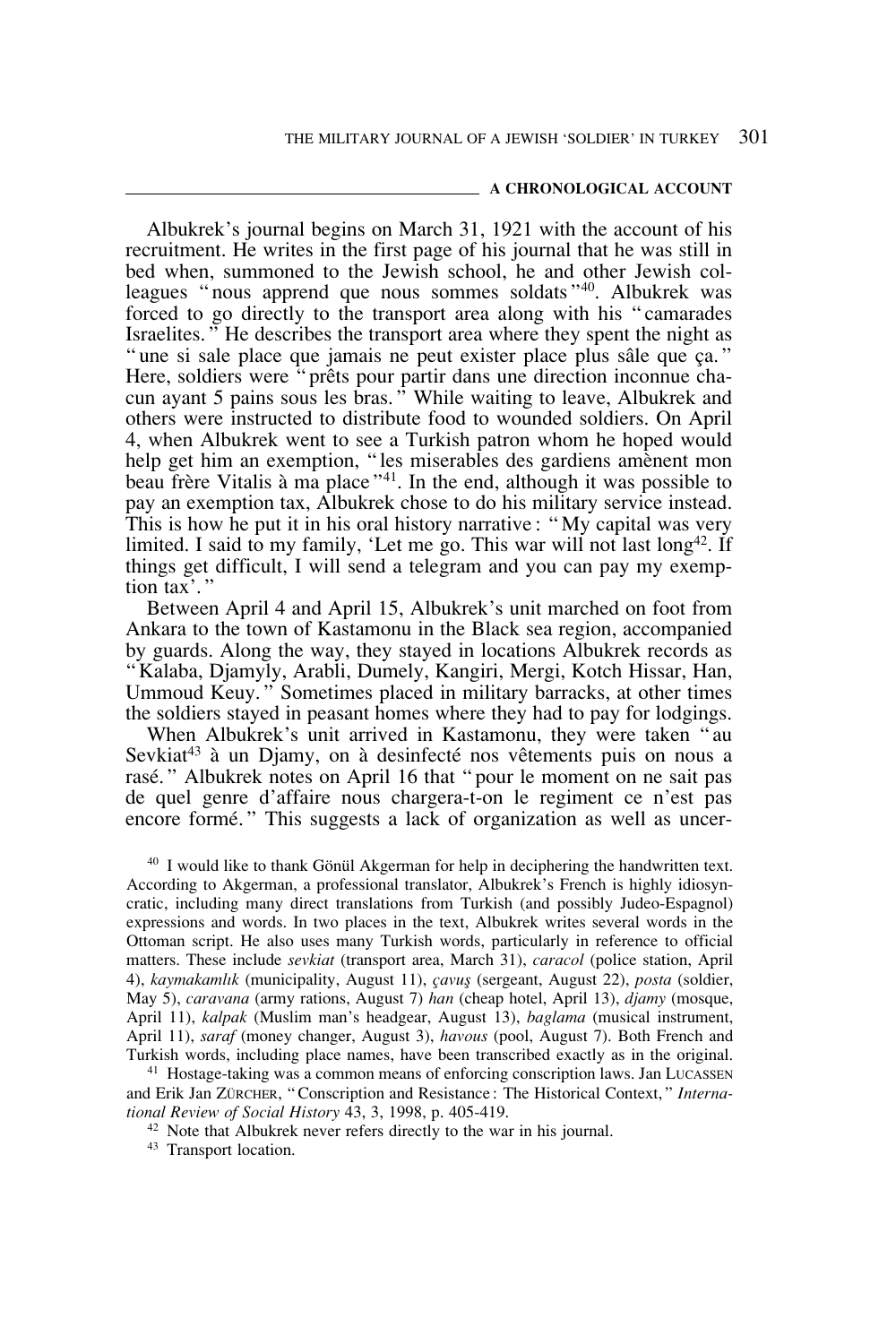tainty on the part of the government as to what to do with these recruits. On April 20, Albukrek interceded for "tous les 5 Israelites" to visit the public bath and to do their laundry. In Kastamonu, he met the government doctor, with whom he spoke in French: "Nous parlons tout en français et comme il est amateur de musique il trouve en moi un bon causeur<sup>™44</sup>. Asked about his profession, Albukrek claimed to be a pharmacist. Working as the doctor's assistant, Albukrek would largely manage to avoid working as a laborer like his fellow soldiers.

On May 5, a telegram from Ankara arrived, demanding that Albukrek return to the city to join a music group. Although further details are not available, it seems that Albukrek and his family were in search of connections which would make an exemption possible. However, just as Albukrek was about to leave, he was ordered to remain. On May 6, Albukrek notes that he was under the surveillance of a soldier (posta). Suspected of using personal connections to get an exemption, "un ordre est arrivé du ministre des travaux pour qu'on m'envoie casser les pierres". He soon reports, however, that the commandant allowed him to return to work as doctor's assistant.

On July 2nd, Albukrek was sent to Ilgaz, a town near Kastamonu where he worked for another unit until August 3. On July 26, Albukrek heard from an acquaintance arriving from Ankara that "l'ennemi est tout près d'Angora": It is in July that the Greek army began to move in the direction of Ankara after defeating the Turkish army and invading the towns of Afyon Karahisar, Kütahya and Eskişehir<sup>45</sup>. On July 31 Albukrek writes, " des bruits courent que nous partirons pour Kangiri". On August 3, he received permission to go to Kastamonu to see acquaintances and to get news of Ankara, since "nous attendons que l'ennemi s'avence et que la ville peut être pour tomber."

On the way to Kastamonu, his company encountered a soldier from their unit, who informed them that he was carrying an order for departure to a faraway destination, perhaps Sıvas (a town further east). Arriving in Kastamonu, Albukrek spent the night in the home of the local saraf (money changer), where these rumours were confirmed. Upon leaving Kastamonu for Ilgaz, Albukrek writes that his clothes and shoes are not in condition to make a long journey on foot towards "On dit Sivas, Tokat, Erzroum ou la frontière de la Russie.<sup>19</sup> On August 6, he writes in Ilgaz, "Angora est tombé dit-on."

On August 7, Albukrek begins the second part of his military journal. Between August 7 and September 8, his unit marches from Kastamonu through the towns of Çorum, Amasya, Tokat to Erzincan in Eastern Turkey. According to Albukrek's log, these are the locations where his

<sup>44</sup> Due to a shortage of doctors, doctors were not assigned to the labor battalions, who had to rely on government doctors assigned to the region. Mustafa BALCIOGLU, Belgelerle Milli Mücadele Sırasında Anadolu'da Ayaklanmalar ve Merkez Ordusu, op. cit., p. 222.

<sup>&</sup>lt;sup>45</sup> Stanford SHAW and Ezel KURAL SHAW, History of the Ottoman Empire and Modern Turkey, Volume II, op. cit., p. 360.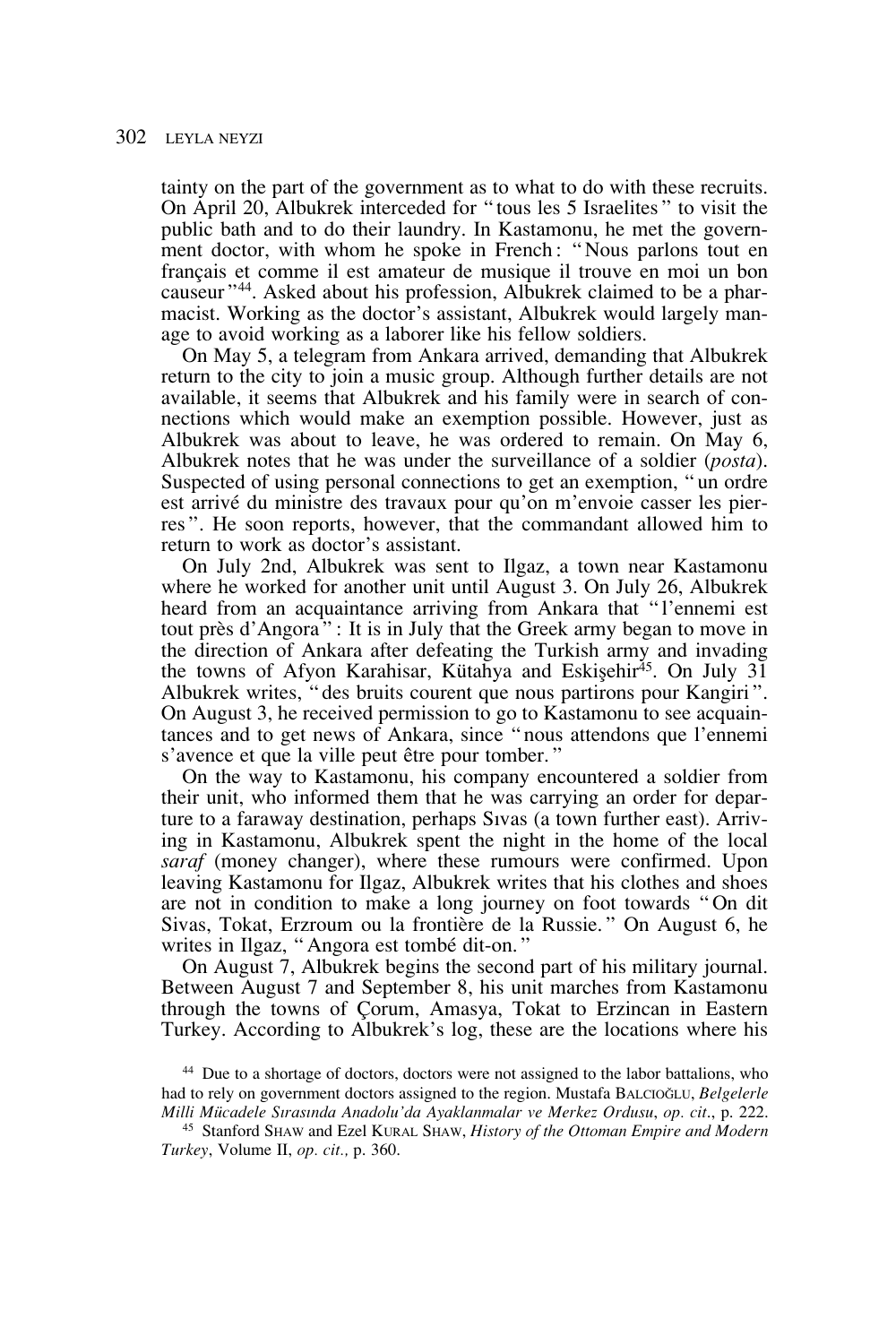unit spent the night between Ilgaz and Erzincan, where they arrived on September 8∶ "Tossia, Kelli Kouyou, Eskelib, au bord de Yechil irmak, Tchorum, Kodja Biik, Médjid Uzun, Zara, Amassia, Iné Bazar, Tourhal, Kaz Ova, Tokad, Toyhan, Niksar, Akindji, Réchadié, Modason, Kolhissar, Sucheïr, une ferme, Tchobandjilar, Refahié, Muruk cherif, Yer Han and Erzindjan". The unit stayed only one day in most places during this continuous and difficult march.

In Tosya, on August 7, Albukrek sent a telegram to Ankara demanding that his family pay the tax. On August 13, arriving in Çorum and finding no telegram, he writes, "c'était triste vraiment si Angora n'était pas tombé sûrment qu'ils auraient repondu. "On August 15, the commandant makes a speech to the company, informing them that they are be going to Amasya, where they may or may not remain.

During the night of August 15, which they spent in the village of "∞Kodja Biik,∞" Albukrek was awakened at midnight to the sound of shooting. Asking the guards for information and getting no response, he hid in fear of "surtout les brigands qu'on dit que se trouvent en masse dans ces règions." He writes: "à la fin j'ai compris qu'ils voulaient faire feu sur quelques soldats de notre bataillon qui se sont evadés." This anecdote provides evidence of desertions and demonstrates the tensions of a time when everyone was forced to choose sides.

On August 18, they arrived in Amasya, where, finding no response from his family, Albukrek concludes that this must mean "c'est que Angora est tombé." Arriving in Tokat on August 23rd, Albukrek and his Jewish comrades appealed to the local Jews to assist them in paying the exemption tax, but the sum demanded by the military was too high. Albukrek notes here that it may not be worth paying the tax anyway, not knowing whether Ankara has fallen or not. On September 1, in "Sucheïr", he writes, "Un personage a dit qu'Angora n'est past tombé encore dans ce cas on a payé surement la taxe."

On September 4, in "∞Tchobandjilar Tekessi∞", Albukrek writes at night∶ "c'était drôle de voir le camp plein des petites feu avec les *cara*vanas dessus<sup>346</sup>. On September 8, arriving in Erzincan, Albukrek encountered a deputy from Ankara who informed him that "Angora n'est pas tombé.<sup>5</sup> The Turkish army had held out against the Greek forces. The same day, a message arrived from the recruitment bureau in Ankara informing the commandant that the taxes had been paid. On September 9, Albukrek and his Jewish comrades (joined by "un armenien aussi a payé la taxe") took leave of the unit, and the return journey to Ankara began.

On their return journey, Albukrek and his friends started out from Erzincan on September 11. They had difficulty renting carriages due to lack of money and the requisitioning of all transport by the government. On September 14 Albukrek writes, "∞Jamais je ne pense pas que nous

<sup>46</sup> Communal soup pots.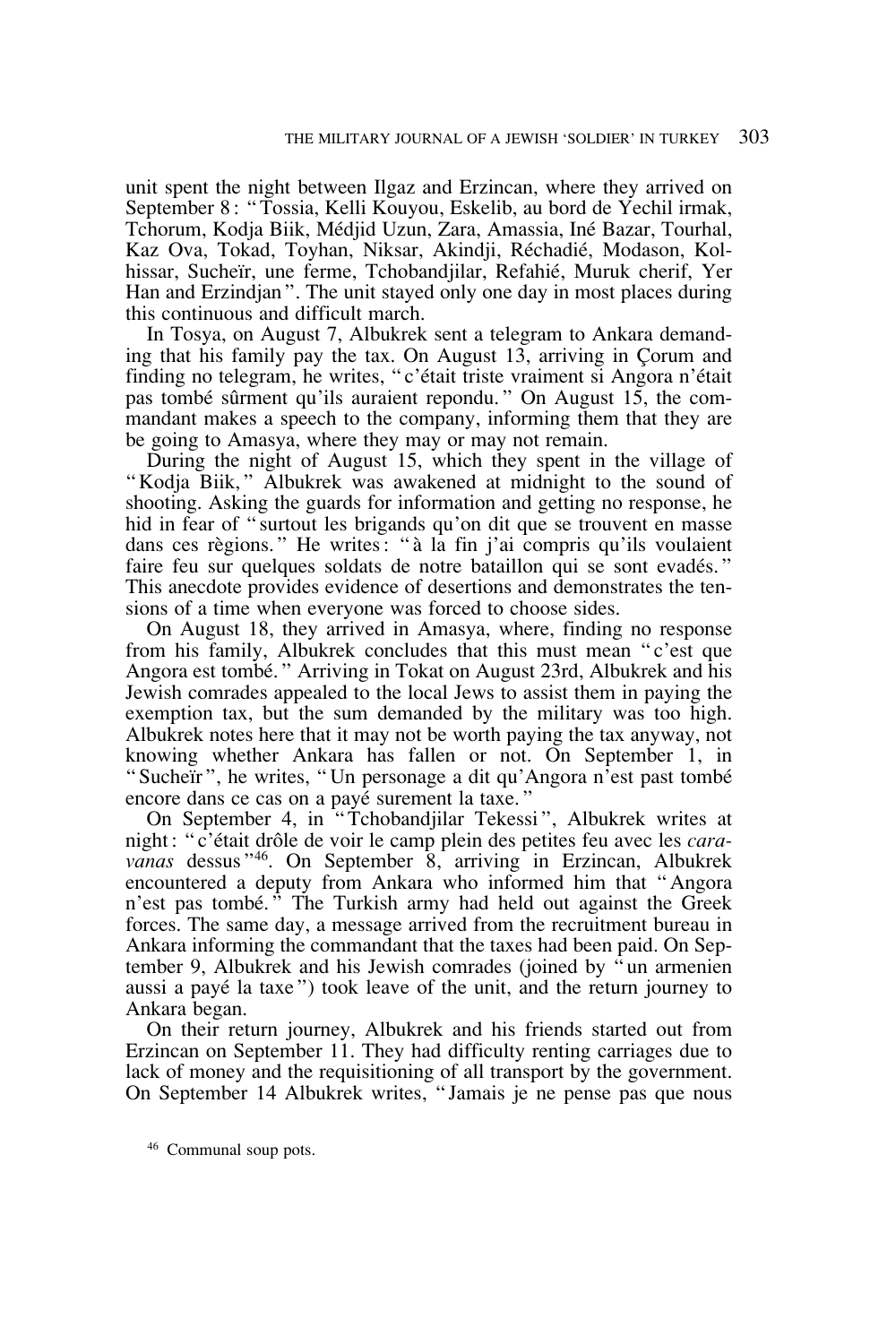retournons à Angora, il me paràit un songe." The five friends stayed in hotels or cheaper accommodation known as *han* in locations Albukrek records as "∞Yer Han, Ak Keuy, Sucheïr, Cherifé, Zara, Sivas, Kaya Débi, Cheer Kichla, Sultan Han, Césaré, Aumed dédé, Yeni-yapan, Kir Chéir, Péra Palace<sup>47</sup>, Keupru Keuy and Beynem Keuy", arriving in "Angora" on October 2, 1921. Albukrek wrote, "Je retourne par le chemin que nous allions jadis à la campagne. Je ne crois pas encore que je suis arrivé."

#### A THEMATIC ACCOUNT

Most of Albukrek's journal entries focus on describing the route, the natural environment and the towns his unit passed through, as well as accommodation and food in so far as these were available. In many ways, life was reduced to its most basic tenets: to be able to walk, to find food and shelter. Albukrek describes the terrible material conditions under which soldiers were forced to live. On August 28, in Rechadie, he writes, "Le lieu qu'on nous a montré pour passer était plus sale qu'on etable, nous preferons de passer le nuit dehors." On April 12, he notes that they were served tea for the first time in the barracks, followed by bean soup. The next morning they were given three loaves of bread each at departure time. Sometimes they were also given "quelques olives," as on April 10. On August 17, in Ziara, he writes, "Par cette fatigue ce que nous trouvames pour souper c'était de simples tomates avec du pain noir.<sup>"</sup>

The soldiers were forced to march for many hours every day, regardless of weather conditions or their state of fatigue. They often found themselves scaling mountains, losing their way and walking endlessly in rain, mud or snow. On August 26, in Niksar, Albukrek writes, "Nous étions heureux quand nous devions passer la nuit sous un toit, comme le mond voulait de tout coeur se reposer quelques jours mais est-ce possible de se reposer? Marche! Marche! en avant." On August 17, in Ziara, he writes, "Aujourd'hui je ne puis plus tenir car mes pieds sont gonflés considérablement."

Albukrek's narrative suggests the treatment the soldiers received varied by context and the particular officials involved. On April 12 he writes, "le gardien était un mechant homme nous poussait pour atteindre Kotchhissar dont nous sommes arrivés après 10 h. de marche.<sup>™</sup> On the other hand, the guards the next day were " de braves tipes on nous faisait marcher lentement." Overall, Albukrek seems to have maintained good relations with his commandant, who allowed him to work as pharmacist and to ride in official vehicles from time to time. On June 29, he

<sup>47</sup> Forced to spend the night in the countryside after an accident with a vehicle, the soldiers named the location after a luxury hotel in Istanbul.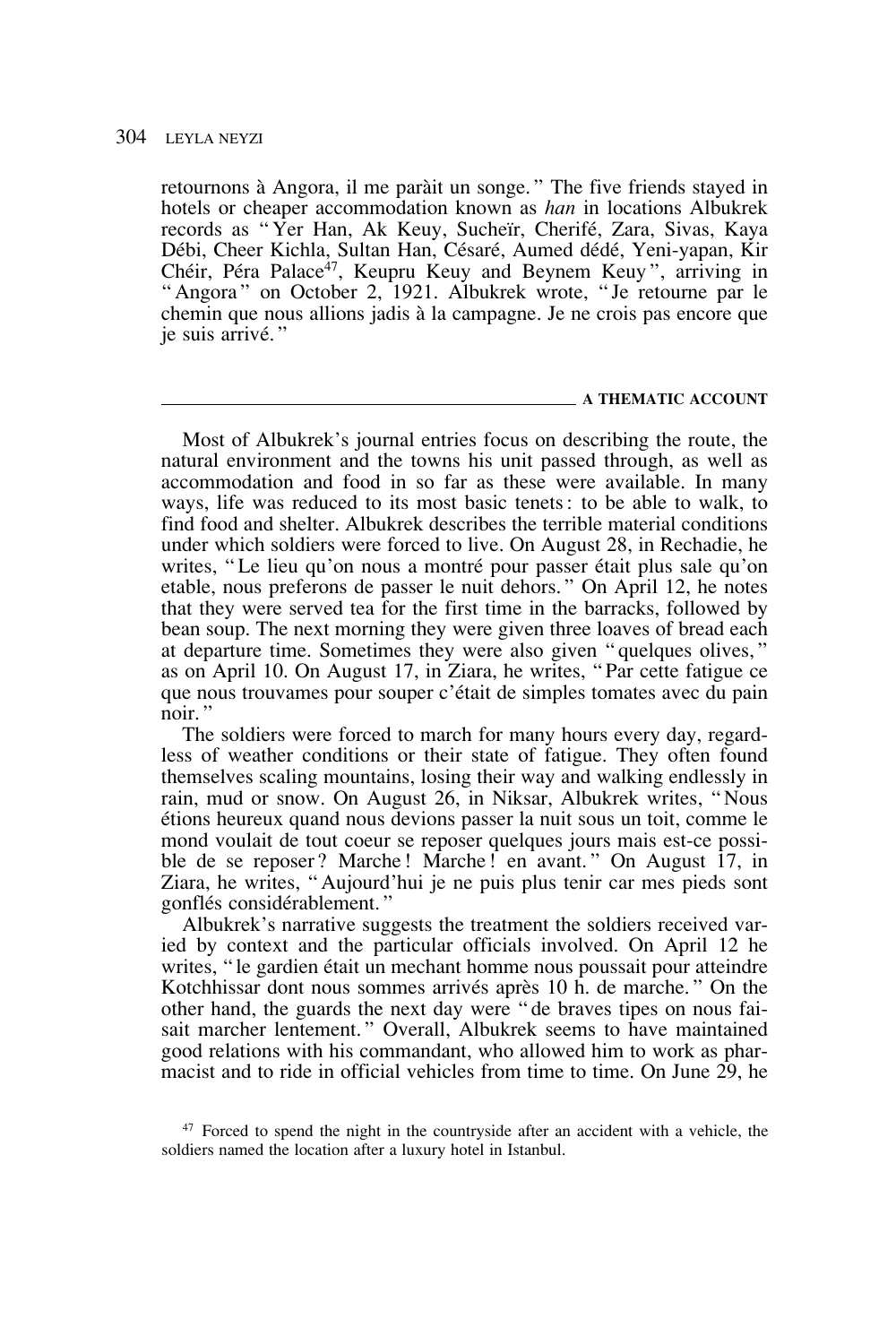notes, "∞Voila aujourd'hui le commandant me fait appeller et me dit qu'il est content de moi et me fait encore une fois pharmacien." On August 10, "∞nous marchames tout le jour grace à Dieu que le commandant m'a fait une faveur en me permettant de donner mes effects aux voitures." On the other hand, on September 9 he writes, " je reste très curieux de me voir ainsi libre je n'ai plus un commandant le lendemain personne ne nous obligera de partir à pied. Quelle changement tout d'un coup."

On July 10, Albukrek makes one of the few direct critiques of the military in his journal: "J'apprends bien de choses dans mon service militaire surtout du point de vue psychologique∶ des portefais des hommes paresseux et miserables sont respectés plus ceux qui sont de la plus basse classe deviennent des sergents et caporaux surtoux ceux qui fument (essrar) il faut voir ces gens avec quelle fierté il vous command comme ils se glorifient, ils se croient des Pachas."

While Albukrek rarely makes reference to the ongoing war in Anatolia, the description he provides is of a beautiful but devastated landscape, where the remaining villages are depopulated, ruined and very poor. He is especially meticulous in describing the state of commercial life∶ the overall impression is of a region in which the traders and merchants have largely disappeared. On August 6, he describes the natives of Bilecik (a town near Bursa, close to the theater of war in Western Anatolia) whom he encounters in Ilgaz: "Je voyais des *biledjiclis* qui ne recevaient pas aucune nouvelle de ses parents depuis des mois et des mois et il ne leur restaient point d'habits de couvertures de bas rien de tout ils n'attendaient que la *caravana*<sup>48</sup> et un pain par jour dont ça ne leur suffisaient nullement."

Most of the towns and villages Albukrek's unit passed through were burnt down and depopulated. He notes on August 18, "Amassia est une jolie ville, seulement la moitié incendié. " On September 1 : "le lieu que nous couchames c'était un vaste champs où il y avait beacoup de muriers, Sucheir la plupart est incendié. "On September 5: "Refahié semble à une ville morte le marché est tout fermé sauf de 3 à 4 boutiques la plupart des maisons sons inhabité." On September 6: "arrivé à Muruk Cherif. La plupart incendié il parait qu'il y avait dans cet endroit beaucoup d'armeniens nous nous reposames dans un champs de blé.∞" On September 7: "Aujourd'hui nous avons fait à peu près 45 km, sans rencontré dans le chemin même une baraque sauf midi nous dejeunames au pied d'un han ruiné il parait que cet endroit était un champs de guerre."

Albukrek's journal shows that he repeatedly appealed to various patrons in the hope of getting out of the army. Among those mentioned include Rıza Bey, an acquaintance from Ankara, as well as Emin Bey, a deputy. Albukrek went to see Rıza Bey in Ankara when he was first conscripted. They later met in Kastamonu, where Rıza Bey promised to help Albukrek remain in Kastamonu. Albukrek met Emin Bey on the way to

<sup>48</sup> Communal food distributed by the government.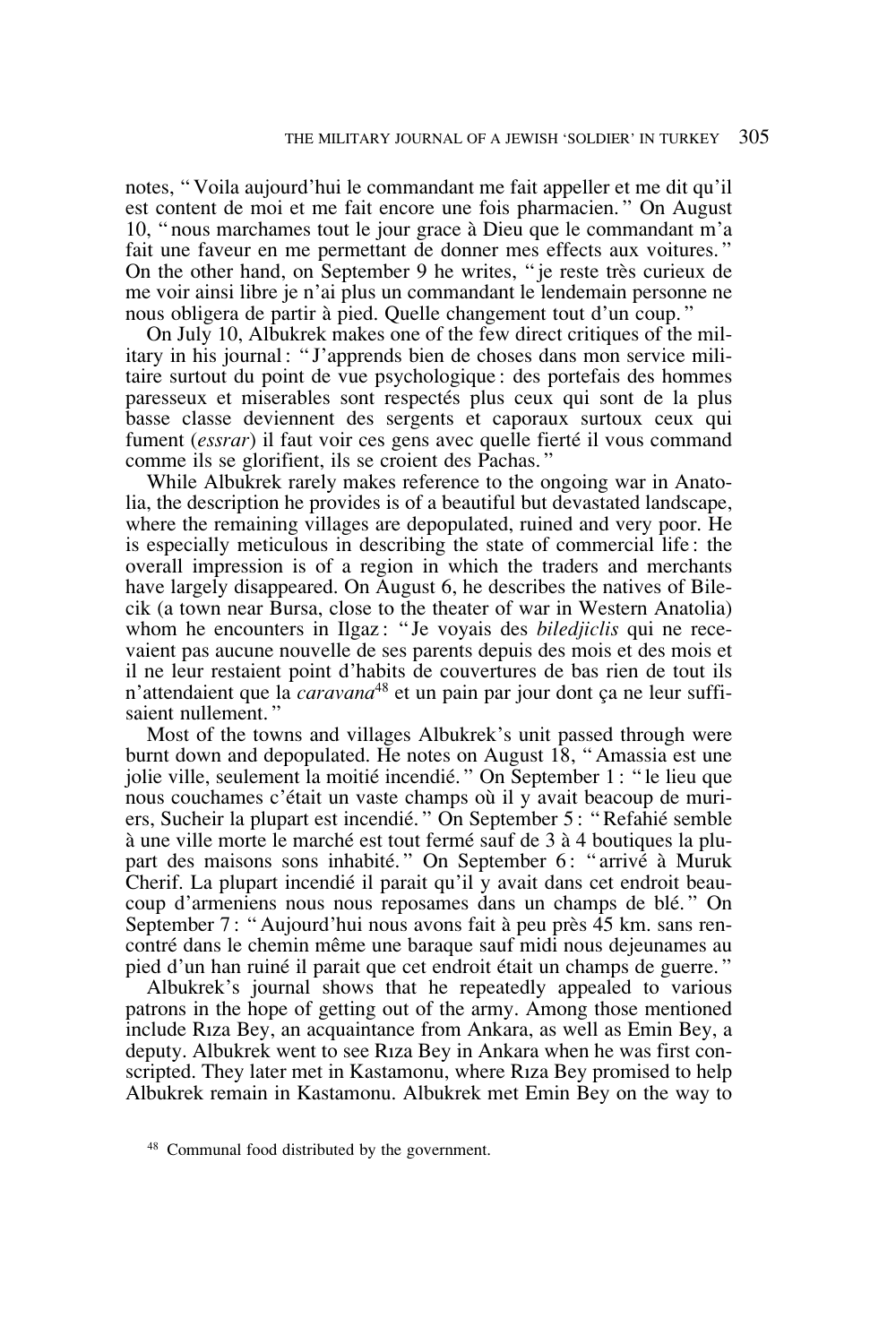Erzincan. While Emin Bey brought Albukrek a letter from his family, he refused to lend him money. Albukrek remarks philosophically, "D'ailleurs dans cet état que je suis on perd aussi le credit encore une chose à apprendre." The government doctor in Kastamonu became an important patron as well. However, Albukrek's relationship with the doctor soured over time, as he found the doctor, "c'est un homme maladif et alcoolique tout à fait contre mes principes." (May 29).

In contrast to his relationship with Muslim patrons, Albukrek rarely mentions encounters with local Muslim villagers and townspeople, apart from trading in the marketplace and staying as renters in their homes. The few entries demonstrate the social distance between the non-Muslim soldiers and the local Muslim population, and the mutual curiosity (tinged with hostility) that this engenders: On April 11, staying in a local house in Kangiri, Albukrek writes, "Tout d'un coup je vis le chambre pleines de villagois de tout âge, on nous examinait de la tête au pied on a exigait que nous dansons et jouons à le baglama<sup>49</sup>." On August 21, in Tourhal, Albukrek writes that his friend Leon and he "∞nous nous arretâmes au marché pour tromper notre faim nous avons fait un dîner de gala n. achetames du miel du lait caillé et prunes…nous avons pris le fameux repas dans une rue ecarté par terre sur le pavé les femmes turcs nous regardaient par la fenêtre." In the village of Kaya Dibi on September 21, "Un pauvre émigré a fait écrire une lettre a Léon après quoi comme pour le remerçier d'un coup il ouvre le gosier et commence une chanson avec toute la force de sa voix."

Albukrek's comments on the Black Sea town of Kastamonu are intriguing enough to justify quoting at length∶ "je trouve Kastamoni plus avancé que notre Angora. Le climat, les forêts l'eau ne laisse à desirer rien à coté de la ville il y a une montagne…là vont tous les jeunes gens et les demoiselles se promener le dimanche, on dirait que vous êtes a Consple50… ce qui à attiré mon attention a Kastamoni c'est les mœurs du peuple ils sont fanatiques et liberales ils font tous les prières du jour et ils frequentent toutes les femmes il y a beacoup de liberté sur ce sujet et puis ils aiment beaucoup les distractions et ne se soucient pas beaucoup de ses affaires ils sont aussi très paresseux mais ils aiment aussi les autres peuples.∞"

Whereever they went in Anatolia, Albukrek and his comrades made an effort to get in touch with local non-Muslims, with whom they pleaded their cause and by whom they were frequently helped. In Kastamonu on April 15, Albukrek notes that "Un camarade de M. Artin nous ayant rencontré nous amena tous dans sa maison où nous passames la nuit.<sup>™</sup> In Sivas, having found out that M. Harfouch, an accountant at the Ottoman Bank, lived in Sıvas, Albukrek went to see him on September 16: "Ils m'ont montré beaucoup d'amitié, même M. Harfouch à

<sup>50</sup> Constantinople.

<sup>&</sup>lt;sup>49</sup> An Anatolian string instrument.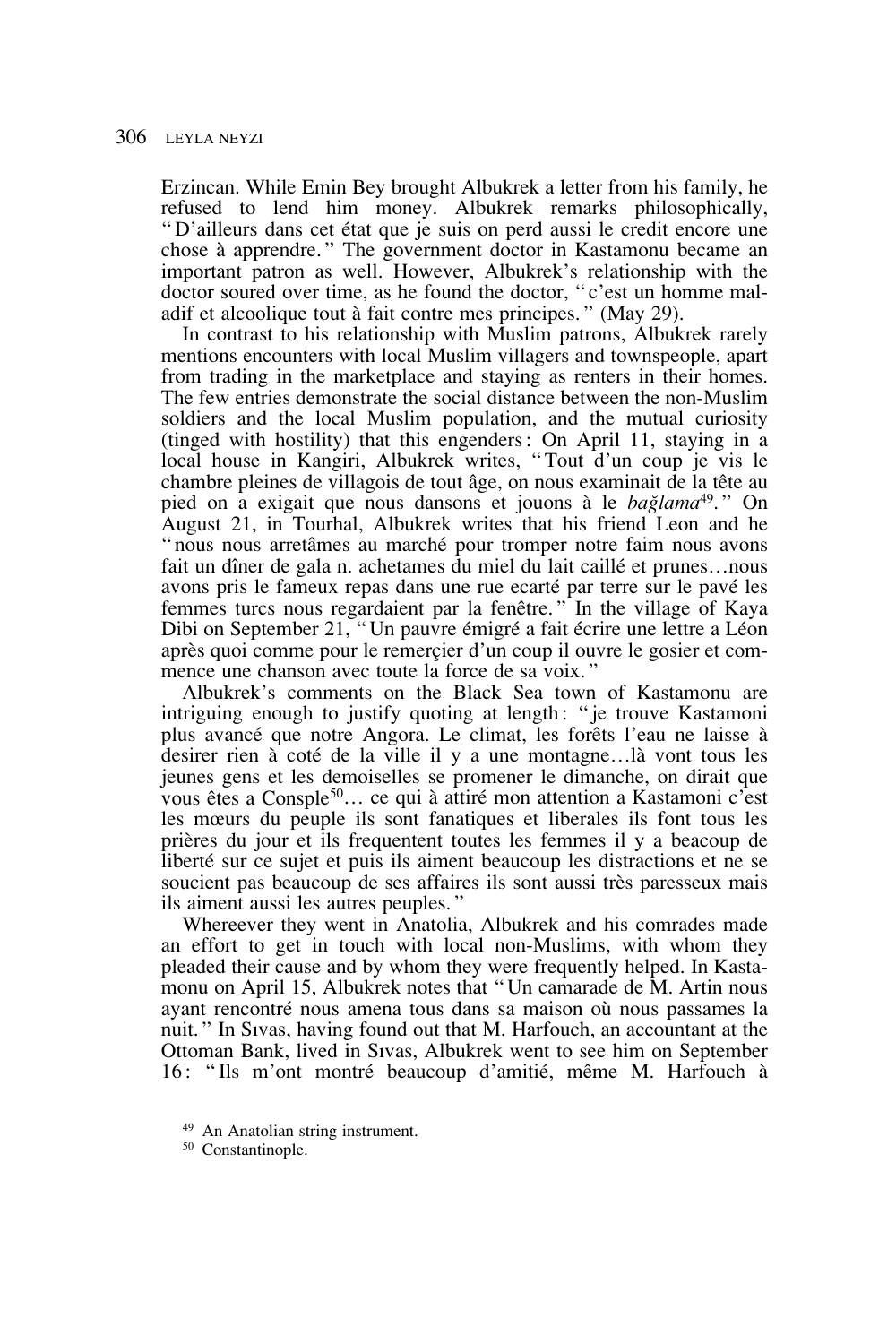exprimé son desir de m'avancer une certain somme pour que je puisse partir plutôt mais j'avais des camarades." In the marketplace later on: "Un brave type M. Karabet n. a avancé 15 livres". In Tokat, the Jewish soldiers hoped to borrow money from local Jews in order to pay the exemption tax. However, the locals were unable to pay the large sum demanded by the military, though Albukrek and his friend Leon were thankful to borrow " $15$  livres" each (August 23).

The various names Albukrek mentions in his journal gives some indication of the ethnic/religious composition of the unit∶ Léon, Moise, Refael, Gabriel, Albert, Kemal, Youvan, Artin, Noussrati and Yorgi. In several places in the journal, Albukrek makes derogatory comments about fellow soldiers who are Christian. On April 7, he writes that his "∞camarades Chrétiens que nous avions fumaient une sale chause qu'on appelle *esrar*<sup>51</sup> ce qui les rendaient parfois ivres, ça me dégoute beaucoup.∞" On April 15, in Kastamonu, he makes a strange remark, not wholly comprehensible, calling his fellow soldiers Yorgi (a Greek) and Kirkor (an Armenian) " de chiens $\frac{0.52}{0.52}$ .

### **AN INTERPRETIVE ACCOUNT**

Haim Albukrek comes across in the first part of the journal as an optimistic young man who takes things in his stride and uses the journal as a log to record his impressions of the places and people he encounters in Anatolia. Once the danger to Ankara becomes apparent, and the prospect of being sent into the unknown looms ahead, however, the tone changes. It becomes more introspective, giving us more of a glimpse of Albukrek's feelings.

Albukrek makes an early comment on the emotional state of his unit when the march to Kastamonu began on April 4: "Parmis nous il y avait qui plaisentait il y avait qui pensait, qui chantait chacun était l'humeur different." Upon encountering the country home of a friend ("M. Halas") on the way out of Ankara, he expresses a sense of foreboding: "En passant devant la campagne de M. Halas quelle émotion, en quelle état je venais ici pour me divertir et en quelle état suis-je maintenant? a cette instant je me rappelle la musique que nous faisions avec accompagnement de piano etc.

Overall, though, while describing the difficult material conditions and the negative treatment they sometimes received at the hands of their superiors, Albukrek displays an attitude of patience and stoicism. On April 4, after describing that they had to sleep on the floor with only their coats for cover, he writes, "à vrai dire je ne me suis plaigné avec

<sup>51</sup> Hashish.

<sup>52</sup> According to Gönül Akgerman, this cryptic sentence might imply that these men had visited a brothel.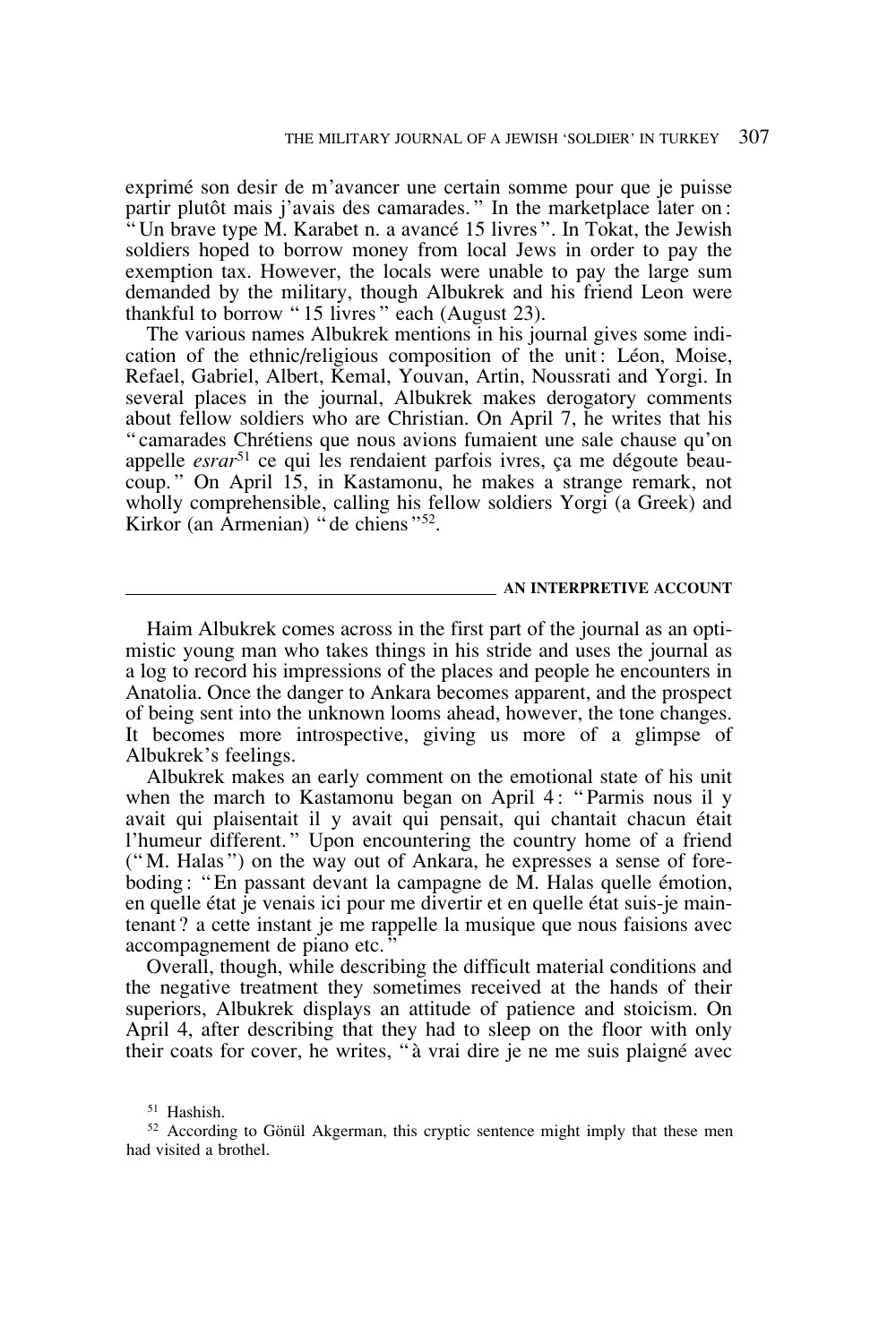personne au contraire je me dis, allons il faut s'habituer." On June 29, after he is put to work as a laborer, he writes, "Voilà 15 jours que je travaille et je suis 1000 fois plus content, car l'exercice m'ouvre l'appetit et me donne de nouvelles forces." On July 10 he writes, "Que j'étais delicat à Angora, je suivais minutieusement l'hygien, un peu la fenêtre ouvèrte j'avais peur de devenir malade. Oh! Que la vie d'ici est bien changé coucher sur le planche n'avoir d'autre couverture que le paletot manger avec les gens grossiers dans le même plat, partout salté misère et en consequent je ne devient pas malade au contraire je me porte mieu qu'avant et j'ai un avantage c'est que j'apprends a souffrir ou bien je n'ai plus peur de la misère je deviens plus courageux a lutter et même j'envie ceux qui vont travailler a la pierre et je ne suis pas content parce que je suis bien vu, je me demande parfois y-a-t-il souffrance plus dure que celle-ci je sens que je voudrais souffrir davantage connaître les souffrances les plus dures."

Albukrek represents his experience as a personal trial or challenge. In his narrative, he tells a version of a classic quest story in which the hero leaves home to face adversity, only to return a transformed man. On August 22 he notes, "∞hier je croyais ne pouvoir faire plus un pas malgré ça je me porte aujourd'hui mieux qu'hier et je prends patience devant le malheur l'homme devient plus fort que l'acier.

It is in the second part of the journal in particular that Albukrek begins to express anxiety and fear. On August 3 he writes, "Impossible de cacher ma tristesse le bataillon partira nous serons separés si non éternellement au moins pour un longu duré de nos parents, loins d'eux, sans argent. Dieu quel sera notre sort?" On August 7 he writes, "Nous partons aujourd'hui. Adieu. Ilgaz Kastamoni je porte bien le souvenir de ces lieux charmants… Adieu Angora, Konstantinople. Que Dieux me prèserve et qu'enfin je puisse vous revoir!" On August 10 he writes, "∞Nous pleurnichons avec Léon, Gabriel, et Samuel sur notre état et notre sort.<sup>™</sup> On August 13, his despondency took a tragicomic form: " j'étais si troublé que j'ai laissé tomber mon  $calpac<sup>53</sup>$  dans le cabinet et ça a était un sujet de distraction pour un certain temps heureusement j'avais sur mois une calotte mais elle n'avait pas de *püskül*<sup>54</sup>." The lack of news from Ankara led him to write in Tokat on August 23, "Partout est mystère peut être que nous sommes plus heureux que nos parents nous ne savons pas pour le moment, nous sommes commes le Juif errant. Marche, marche!" On September 1 he notes, "Ce qui est plus curieux avec tout ça c'est que nous ne savons pas ou nous allons ou nous nous arreterons."

How did Albukrek come to terms with this traumatic experience? He dealt with it first of all through narrative : by creating a written record of his experience. In his journal, Albukrek refers to the act of record-keep-

<sup>54</sup> Tassel.

<sup>53</sup> A type of man's headgear.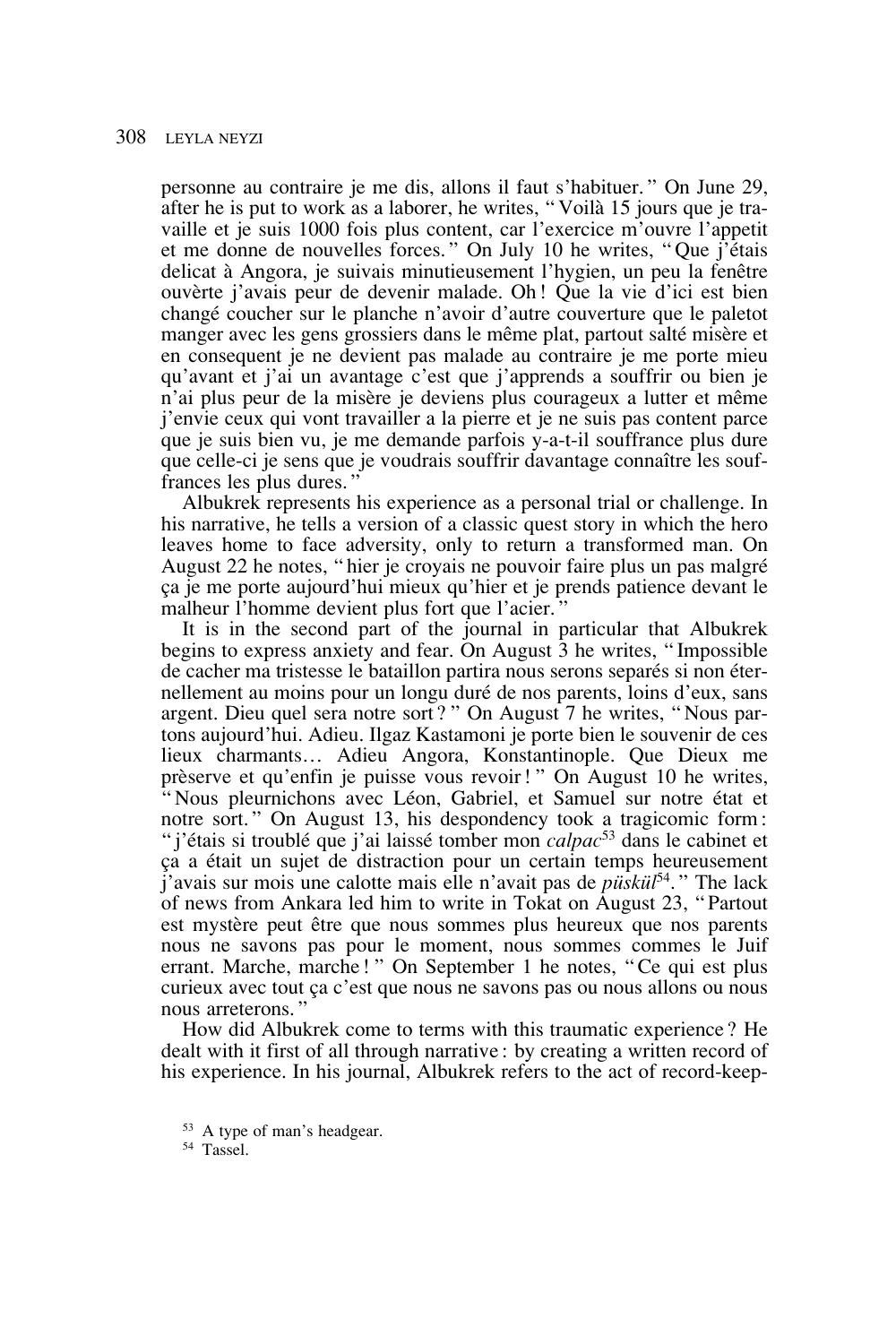ing in several places. On April 12, he notes that upon leaving Koç Hisar, "∞Tout le mond à écrit son nom à la muraille.∞" On August 31, in Kolhissar, he writes, "∞Depuis Niksar jusqu'a Suchër c'était une chaine de montagnes avec une rivière qui traverse au milieu en vain j'ai demandé le nom de cette montagne et de cette rivière personne n'a pu me répondre." On September 16, when his shoes were stolen he writes, "je comptai de les conserver comme un souvenir." The construction of a discursive account of his experience which he represented as a personal challenge or trial gave Albukrek a sense of control, turning victim into hero.

While Albukrek viewed the journal as a means of recording his experience, he was also highly conscious of the need for silence. In his oral account, Albukrek told an anecdote which he had not recorded in his military journal, and which he was even wary of telling decades later: "I am going to tell you something but don't publish it in the newspaper. Going along the road towards Erzurum, we were passing through some villages. Seeing us, the women there assumed we were going to war. So they began to cry, saying, "My boy!" ( $o\tilde{glum}$ !). But when the gendarme who was accompanying us said to them, "Don't cry. These are infidels  $(gavur)$ ," the same women who had been crying began to insult and to stone us<sup>"55</sup>.

Albukrek uses irony, humor, fantasy and nostalgia as means of coping with the traumatic present. Conscripted at the beginning of April, he refers to this as "un poisson d'avril<sup>™</sup>. Humor and fantasy become intertwined as Albukrek and his comrades create a fantasy world, remember the past, or try to imagine a positive future. On August 13, he writes, "∞Avec les camarades nous faisons de réves, nous esperons que la reponse d'Angora est arrivé deja et le lendemain on vas nous liberer." On August 17∞: "∞Aujourdh'hui je ne puis plus tenir car mes pieds sont gonflès considerablement mais pour oublier je plaisante avec mes camarades on causait de l'ancien bon temps des soirés qu'on faisait etc. Alors j'invite les amis à une soirée imaginaire, je recite le programme qui sera avec un grand èclat et tout le monde rit." Albukrek notes that he often entered into a fantasy world while marching: "quelles reves ne fais-je pas en chemin tout en marchant, parfois je me plonge et d'un coup je me vois arrivé.<sup>™</sup> (August 22).

Sometimes his dreams concerned the future. On July 27 he writes, "Une suposition; je suis libre par exemple qu'est-ce-que je ferai? Je sens le désir d'aller a Consple chose curieuse, je préfère d'aller là bas sans argent, dans un étât miserable que d'aller à Angora à cote de mes chers parents… Ma resolution est prise aussitôt que je serai libre je quitterai Angora, je veux chercher un milieu plus civilise et pour ça c'est

<sup>55</sup> The original Turkish version∶ "Size bir sey anlatacağım ama gazetede çıkmasın. Erzurum'a dogru giderken bazı köylerden geçiyoruz. Oradaki kadınlar, biz yeniden harbe gireceğiz zannederek 'oğlum'! diye ağlarlar, yanımızdaki jandarmalar, 'ağlamayın, bunlar gavur' deyince, aynı kadınlar hemen küfretmeye, taş atmaya başlarlardı."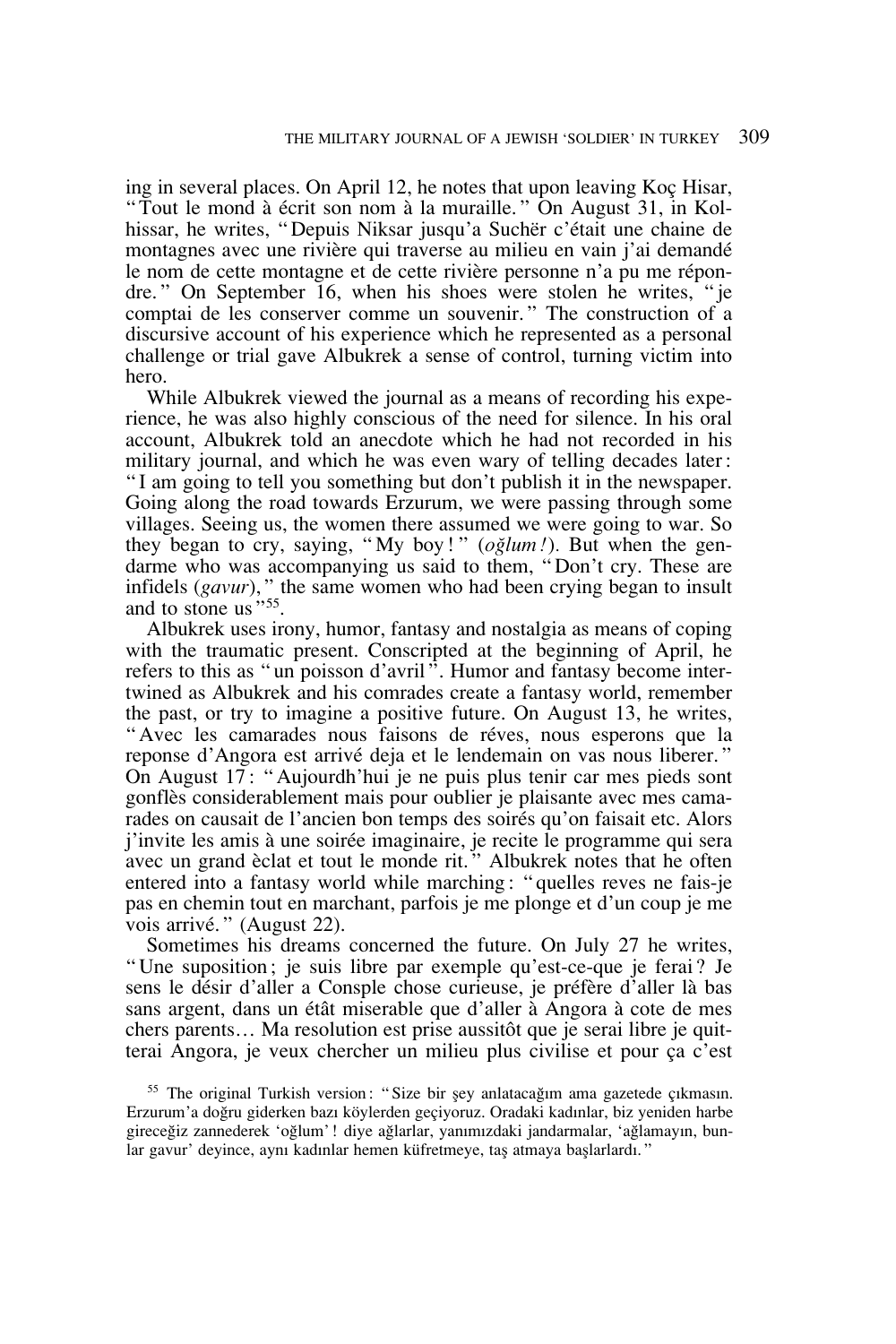vrai j'aurai beaucoup des d'obstacles mais rien n'empechera pas ma volonté d'agir je soufrirai je travaillerai, d'ailleurs est-ce que je ne souffre pas le service militaire m'apprend a souffrir et bien des choses."

On August 25, writing that they had difficulty finding water along the route, he remarks with irony, "Dans ce moment d'autres gens à Pera par exemple ne pensent qu'au rendez-vous et s'impatientent c'est la vie."

Albukrek also established an important relationship with the environment in the course of his military service. His journal is full of picturesque descriptions of the Anatolian landscape. It may be that the lack of ties to the inhabitants made it easier for him to experience the countryside in a more abstract, romantic, and possibly therapeutic fashion. On April 4, upon leaving Ankara, he writes, "la fraicheur de la nuit me fait du bien." Albukrek's romantic descriptions of the countryside form a contrast to the bleak images of the burnt down, improverished and depopulated towns in his journal. On April 9: "le temps superbe de temps en temps une nuage couvrait le ciel pour nous garantir du soleil jusqu'au soir ètait une suite de forêts des praires à chaque pas n. trouvions un source d'eau l'une plus belle que l'autre j'ai fini tout ce que j'avais preparé pour 3 jours, impossible de me rassasier ce jour soit l'estomac soit de la beauté de la nature après midi nous passames une forêt impossible à decrire à l'angle coulait une source d'eau brillant comme la perle assez froide si vous buvez 2-3 litres vous ne sentirez aucune lourdeur. Nous restames pendant un quart d'heure, jouissant de ce spectacle de la nature.∞"

At this time of war and trauma, the boundaries of belonging were ever in flux. Albukrek's journal demonstrates the multiple allegiances and contradictory positionality of Jews in Ottoman society. The use of pronouns in the text is particularly indicative of this. Albukrek begins his narrative in the first person singular. Yet soon enough, he switches to "we": "Il (a policeman) appelle divers noms et nous apprend que nous sommes soldats." The meaning of "we", however, changes by context: Sometimes it refers to non-Muslims as a group ("nous nous sommes proménés comme des fous sur le marché c'était fête pour les mosulmans", August 13), sometimes to the Jewish soldiers in the unit ("∞les Israèlites qui se trouvent là bas… voulu nous retenir a coté d'eux " August 23), sometimes to Albukrek's own coterie ("Nous pleurnichons avec Léon, Gabriel, et Samuel<sup>™</sup>, August 10), sometimes to the natives of Ankara ("notre Angora", August 3), and sometimes to the natives of Anatolia (Muslim and non-Muslim) who viewed the Greek army as "the enemy" ("Nous attendons que l'ennemi s'avance et que la ville est peut être pour tomber", August 3). On August 15, at the point when Albukrek thought the guards were preparing to fire upon brigands, he identified with the guards as "we". But when he learned that his fellow soldiers had escaped, he realized that he himself was a possible target for the guards, whose "other" he represented at the moment.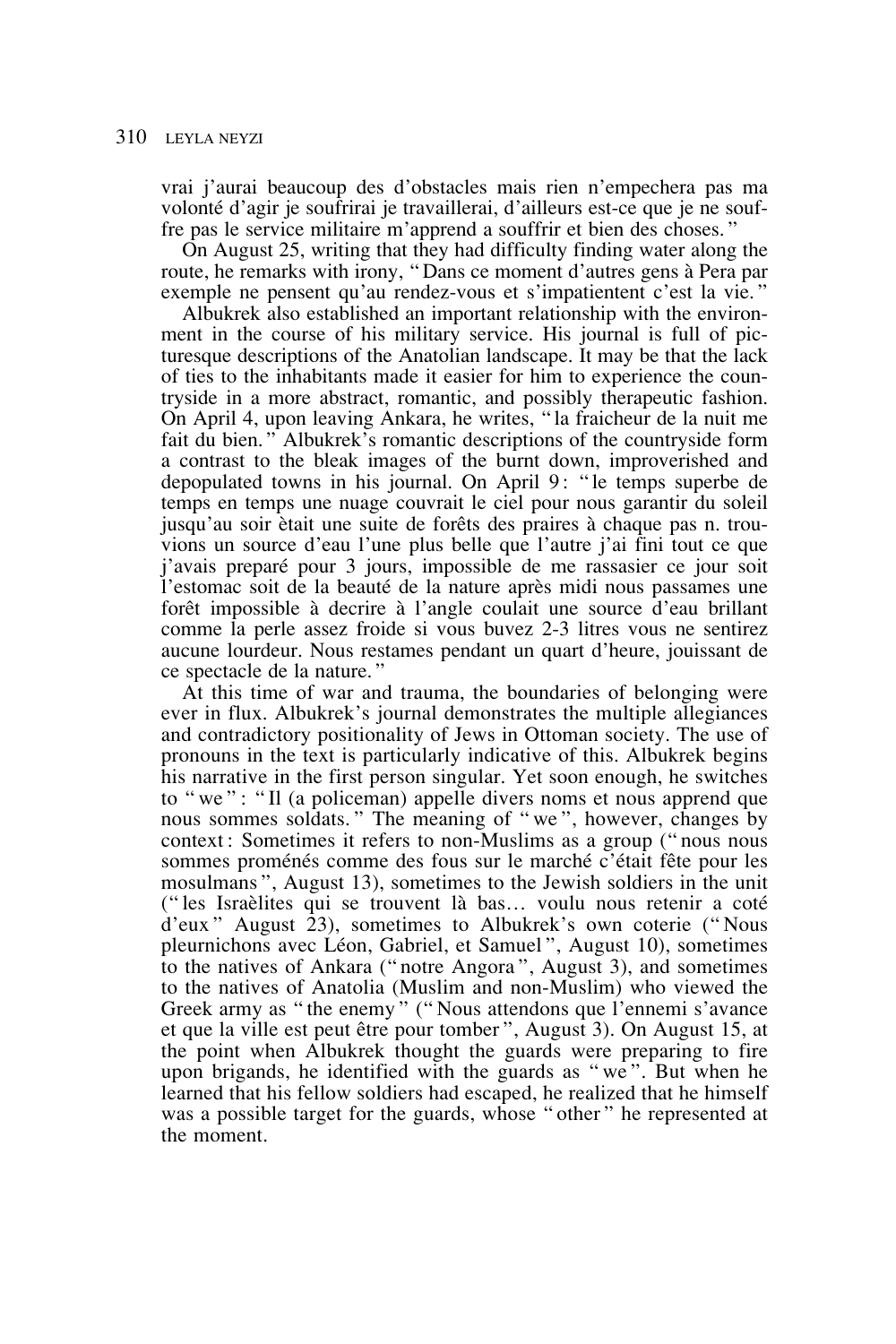In his oral history narrative, speaking of the decision of the Ankara government to conscript local non-Muslims, Albukrek claims to identify with the state, implying that it was the Christians who were to blame for the situation the Jews found themselves in∶ "Our situation was terrible. But the government was right. For there was no security at all. Outside, there was the enemy. But the enemy inside was even worse. If Haymana [a town near Ankara] fell, all us soldiers would become the enemy of the government. This was true, but us poor Jews had no problems with the government at all! But could they make a separate law for four Jews? When they said 'Non-Muslim,' we had to go too  $\frac{0.56}{0.56}$ .

Albukrek reiterates this view when speaking of his conscription during World War II. His contradictory positionality is particularly evident in this statement: "Inönü (the second president of Turkey) is the one who recruited twenty divisions of soldiers from among the non-Muslims. Isn't it strange? We did not enter the war. If we had entered the war, [he could] recruit equally from all communities. But we do not enter the war. And he doesn't recruit from among the Muslims. Just from the non-Muslims. How strange! Now let's speak openly. We have the right. There is enmity between Muslim and non-Muslim. But there is none with the Jews. We are caught in the crossfire. But Inönü kept us out of the war. We are very grateful<sup>357</sup>.

Labor battalions (*amele taburlari*) in the Central Army during the Greco-Turkish War constituted a particular military service: one in which recruits were disarmed at conscription and where the main goal of mobilization was to prevent local non-Muslims from crossing over to the "enemy" side. Analysis of Haim Albukrek's military journal demonstrates the contradictory positionality of Jews in Turkey: while willfully submitting to state ideology in their public discourse, they remain outside the national imaginary. In his journal, Haim Albukrek represents his predicament as a personal challenge or trial, constructing himself as the hero of his text and selectively using narrative and silence to endure his victimization by history.

Albukrek's military journal and oral history narrative suggest that studies of life writing can vastly enrich historical research on Turkey,

56 The original Turkish version: "Bizim vaziyetimiz fena. Hükümetin hakkı vardı. Çünkü emniyet yok. Mesela maazallah Haymana düşseydi bütün bu bizim askerler hükümete karşı düşman. İçerideki düşman daha berbat düşman. Bir düşmanlık vardır müslimle gayrimüslim arasında. Rumlarla Ermeniler. Bu dogrudur ama bizim zavallı Yahudilerin hükümetle hiçbir problemleri yoktu ki. Dört tane Yahudi için ayrı kanun yapabilirler mi? Gayrimüslim deyince biz de gittik. Boşu boşuna yandık.

57 The original Turkish version: "Gayrimüslimlerden yirmi sınıf asker aldı İnönü. Ne kadar garip degil mi∞? Biz harbe girmiyoruz. Harbe girsek, o zaman herkesten al, bizden de al. Ama harbe girmiyoruz. Ve Islamlardan da almıyoruz 20 sınıf. Yalnız gayrimüslimlerden. Ne kadar garip! Açık söyleyelim. Şimdi hakkımız da var. Bir düşmanlık vardır müslimle gayrimüslim arasında. Ama Yahudilerle bir ≥ey yok. Biz onlar için yanıyoruz. Ama İnönü bizi kurtardı harpten harbe sokmadı. Çok müteşekkiriz."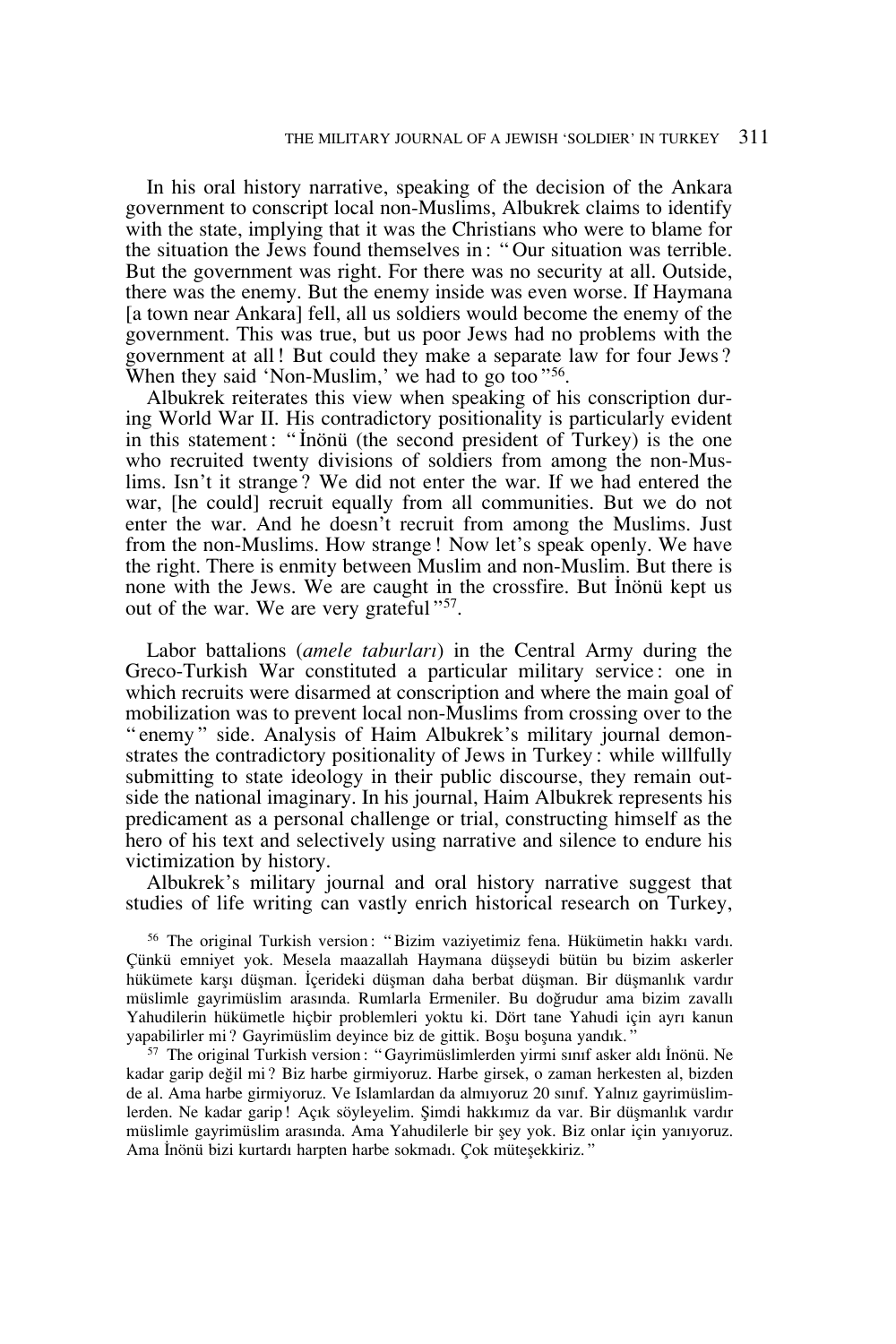# 312 LEYLA NEYZI

where autobiography, biography, letters and oral history have been little used to complement conventional historical documents. Given the extensive theoretical interest in life writing in the fields of cultural studies, literature, anthropology, and social history, comparison of the Ottoman/Turkish case with other imperial traditions would be of particular value.